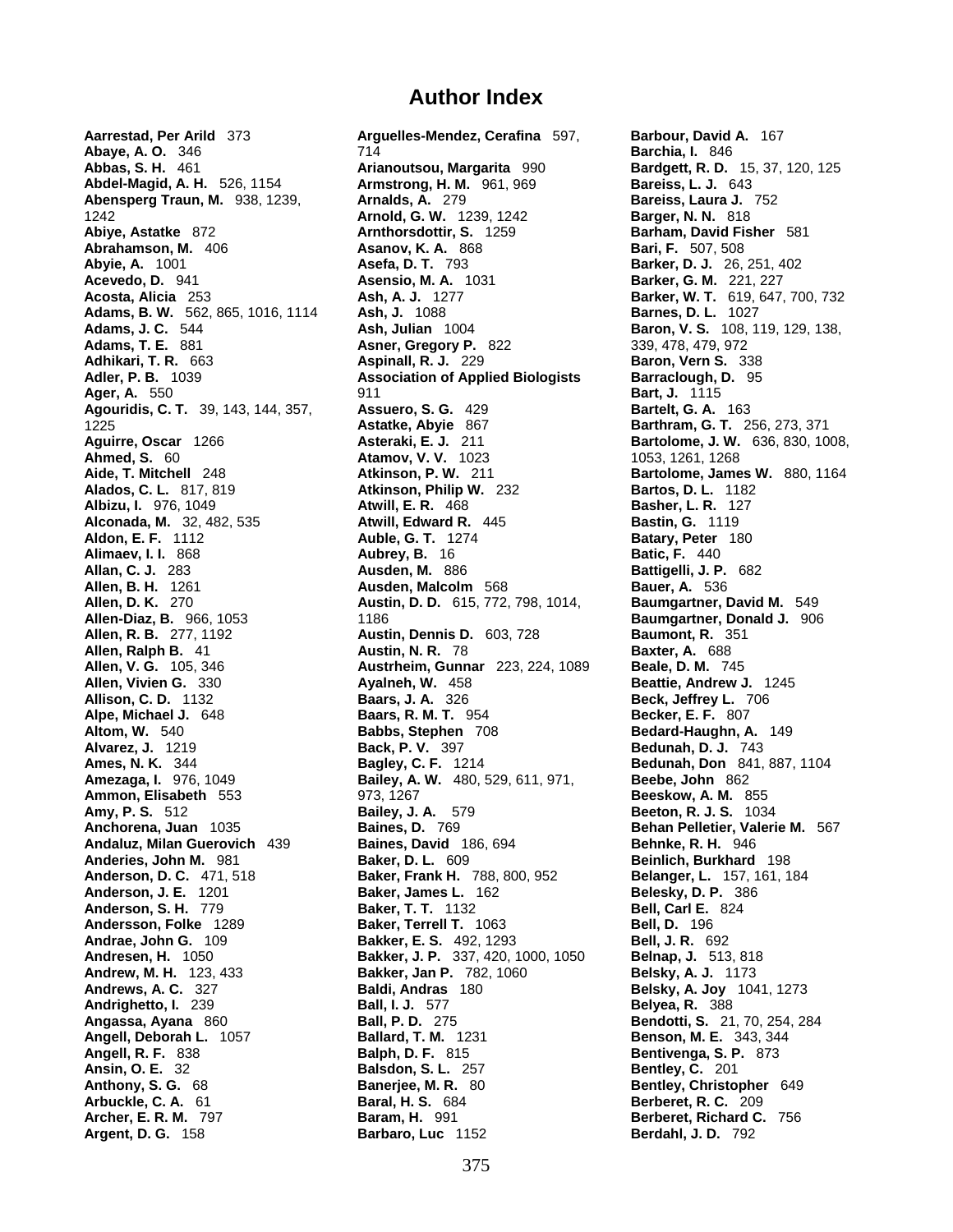**Berendse, F.** 492 **Booth, G. D.** 851 **Buchanan-Smith, J. G.** 415 **Berg, W. A.** 1058 **Bork, E. W.** 242, 355 **Buckhouse, J. C.** 154, 538, 545, **Bernardo, Daniel J.** 588 **Borman, M. M.** 1275 913, 1009 **Bertram, R. C.** 698 **Bouchard, V.** 1142 **Buckingham, Dave L.** 176 **Berzaghi, P.** 239 **Boudreau, Gregory W.** 588 **Buckingham, David** 232 **Besga, G.** 976 **Bourn, N. A. D.** 165, 685 **Buckingham, H.** 258 **Betteridge, K.** 26 **Bouton, J. H.** 155, 156 **Budding, P. J.** 26, 410 **Beukema, Hendrien** 891 **Bouzille, J. B.** 300, 831 **Beukes, P. C.** 514, 1015 **Bowen, Bonnie S.** 616, 621 **Bullard, M. J.** 258 **Beusichem, M. L. van** 320 **Bowns, J. E.** 1214 **Bullock, D. J.** 969<br> **Bhandari, M. M.** 1006 **Boyer, D. G.** 3, 153 **Bullock, I.** 233 **Bhandari, M. M. 1006 <b>Boyer, D. G.** 3, 153 **Bicak, T. K.** 620 **Boyles, S. L.** 432 **Bullock, J. M.** 332, 401, 1013 **Bicudo, J. R.** 39, 143, 144, 357 **Bradford, J. A.** 1058 **Bunce, R. G. H.** 407 **Bidwell, Terrance C.** 588 **Bradley, L. C.** 169, 736 **Bund, C. F. van de** 704 **Biezen, J. B.** 206 **Brady, W. W.** 1112 **Buntin, G. D.** 155, 156 **Bildsoe, Mogens** 618 **Bramley, R. G. V.** 83 **Bunting, Stephen C.** 1037 **Biondini, M. E.** 619, 970, 977 **Brand, M. D.** 1203 **Burke, I. C.** 1042 **Biondini, Mario E.** 1079 **Branson. F, A.** 921 **Burkhardt, W.** 1129, 1130 **Bird, P. R.** 30, 431 **Braunack, M. V.** 1227 **Burnham, K. P.** 757 **Birot, Yves** 1289 **Breckle, Siegmar-W.** 1002 **Bisht, N. S.** 803 **Breen, J.** 400 **Burrows, W. H.** 397 **Bjugstad, Ardell J.** 619, 727 **Bridle, K. L.** 823, 1101 **Burton, D. L.** 80 **Black, C. K.** 429 **Brien, F.** 1065 **Busby, F. E.** 463 **Black, J. R.** 343 **Brindley, Emma** 708 **Bushell, J. J.** 515 **Blackburn, W. H.** 133, 142, 465, **Brink, G. E.** 442 **Buskness, Natoma A.** 561 467, 483, 485, 496, 503, 523, 537, **Briske, D. D.** 1117, 1180 **Bussink, D. W.** 236, 409 1010, 1158, 1189, 1224 **Bristow, K. L.** 917 **Butler, Jack L.** 893 **Blackstock, T. H.** 317 **Britton, C. M.** 940 **Buttler, A.** 389, 417 **Blair, G. J.** 327 **Britton, David R.** 168 **Buttolph, L. P.** 1020 **Blanch, S. J.** 902 **Brock, J. L.** 267, 307 **Byers, Harris L.** 109 **Blanco, M.** 1031 **Brock, M. A.** 902 **Byers, R. A.** 221, 227 **Blankenship, L. H.** 669 **Brockway, Dale G.** 1280 **Blenis, P. V.** 1267 **Brodie, J.** 515 **Cabezudo, B.** 817, 819 **Blumenthal, Dana M.** 1273 **Broersma, K.** 682, 1231 **Bo, M. S. 557 Broersma, M.** 1050 **Bo, M. S.** 557 **Brongers, M.** 1050 **Cabido, Marcelo** 253, 795, 806 **Boag, B.** 139 **Brooker, R. W.** 1074 **Cabrera, M. L.** 141 **Bock, C. E.** 559, 632, 837, 1121, **Brooks, M.** 638 **Cabrera, Miguel L.** 109 1146 **Brooks, Matthew L.** 796 **Caddel, J. L.** 209 **Bock, Carl E.** 595, 751, 758, 1251 **Brooks, T. D.** 939, 986 **Bock, J. H.** 837, 1121, 1146 **Brookshire, E. N. J.** 1038 **Cain, B. W.** 786 **Bock, Jane H.** 595, 751, 758 **Brookshire, E. N. Jack** 1264 **Calladine, J.** 769 **Boekhoff, M.** 492 **Brotherson, J. D.** 466 **Calladine, John** 186 **Bohlen, P. J.** 205 **Brown, Christopher Forster** 708 **Calvert, G. V.** 7 **Bohn, C. C.** 446, 538, 913 **Brown, J. R.** 59, 481, 1277 **Calvert, Vaughn H.** 109 **Bol, R.** 113 **Brown, L.** 68 **Campbell, C. P.** 415 **Boland, S. P.** 724 **Brown, R. L.** 599, 631 **Campbell Kissock, L.** 669 **Bolton, Geoffrey R.** 124 **1163, 1185** 1185 **Campbell, R. B. 583 Bomke, A. A.** 1231 **Campbell, R. B. 583 Campbell, R. B. 583 Bomke, A. A.** 1231 **Bruijn, S. L.** 242 **Cancela Da Fonseca, J.** 570 **Bonamici, Ivano** 795 **Brummer, E. C.** 335, 419 **Cannon, R. W.** 676, 1169 **Bond, W. J.** 1091 **Brummer, E. Charles** 423 **Cantero, A.** 1216 **Bonham, C. D.** 1054, 1112 **Brusven, M. A.** 770 **Cantu, R.** 746 **Bonis, A.** 300, 831 **Brusven, Merlyn A.** 661 **Cao, Guangmin** 1096 **Bontjer, Andrea** 314 736, 781, 1165 **Carenzi, C.** 173 **Boom, C. J.** 352 **Bryant, Fred C.** 565 **Carlson, W. T.** 44, 64 **Boom, R. C.** 321, 322, 323 **Bryant, L. D.** 719, 1048 **Carpenter, J. R.** 134 **Boone, R. B.** 934 **Bryant, R. B.** 245 **Carran, R. A.** 49

**Bernues, A.** 1031 **Bos, Daan** 782, 1060 **Buckhouse, John C.** 150 **Bertiller, Monica B.** 967 **Bosch, R. P.** 762 **Buckingham, D. L.** 207 **Bridle, Kerry** 1093 **Brown, V. K.** 164, 211, 217, 709, **Campbell, M.** 600 **Bongers, W.** 206 **Brummer, J. E.** 1087 **Cantero, J. J.** 1216 **Bonta, J. V.** 115 **Bryan, W. B.** 303 **Cardenas, M.** 975 **Bonte, D.** 686 **Bryant, F. C.** 169, 566, 653, 670, **Cardenas, Manuel** 1052 **Boosten, A.** 1200 **Brye, K. R.** 58 **Carrere, P.** 272, 285, 351

**Bich, Brian S.** 893 **Bradford, David F.** 718 **Bullock, James M.** 252, 345, 1092 **Bokdam, J.** 1293 **Brown, James H.** 1181 **Cameron, K. C.** 46, 114, 146, 380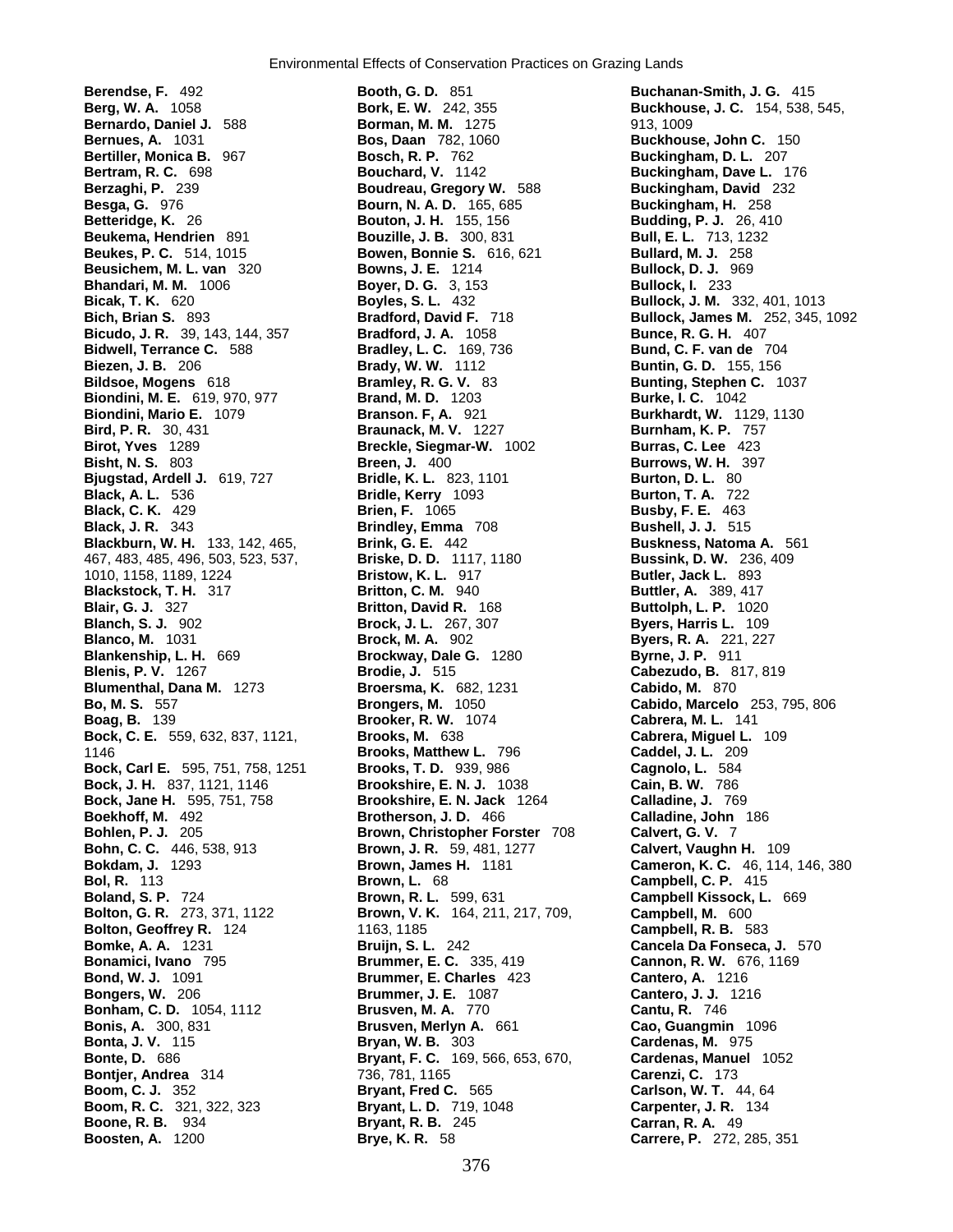**Carter, J. O.** 849 **Cohen, R. D. H.** 347, 511 **Cullen, P.** 1101 **Casado, M. A.** 894 **Cohen, W. E.** 169, 736 **Cullen, W. R.** 692 **Casasus, I.** 1031 **Cole, C. V.** 536 **Cullis, B. R.** 399 **Case, Richard L.** 1220 **Collantes, Marta B.** 1035 **Cuomo, G. J.** 396 **Cash, E. H.** 334 **Collinge, Sharon K.** 292, 1120 **Curry, J. P.** 929 **Casler, M. D.** 390, 391 **Collins, A. B.** 807 **Curtin, C. G.** 1046 **Cassels, D. M.** 912 **Collins, E. R.** 105 **Cushing, C. E.** 1103 **Castellano, M. J.** 637 **Collins, M. D.** 78 **Cutshall, J. R.** 1160 **Castillo, M. Ximena Mondragon Collins, Michelle** 574 **Castillo, M. Ximena Mondragon Collins, Michelle 574 Cutter, B. E. 1298**<br>243 **Collins, R. 56 Cuttle, S. P. 1, 88, 98, 113 Catt, D. C.** 932 **Collins, W. B.** 807 **D'Herbes, J. M.** 780 **Cavelier, Jaime** 248 **Colman, J. E.** 793 **Da Silva, M. P.** 941 **Celaya, R.** 293 **Colwell, M. A.** 231 **Dahl, B. E.** 1207 **Center, D. M.** 318 **Combs, D. K.** 390 **Dale, M. B.** 309 **Chambers, J. C.** 903 **Common, T. G.** 265, 371 **Dale, M. P.** 332 **Champion, R. A.** 350 **Conant, Richard T.** 82 **Dalke, P. D.** 583, 593, 620, 624, **Chanasyk, D. S.** 108, 112, 119, 129, **Conklin, J.** 205 641, 670, 691, 695, 712, 721, 734, 138, 339, 355, 476, 478, 479, 480, **Connelly, J. W.** 596 738, 739, 762, 787, 948, 1138, 1169, 519, 529, 547, 971, 972, 973 **Conrad, A. P.** 434 1244 **Chanasyk, David S.** 338 **Conrad, P. W.** 1126 **Dallinga, J. H.** 420 **Chaneton, E. J.** 532 **Conran, J. G.** 1085 **Danckwerts, J. E.** 875 **Chaneton, Enrique J.** 968 **Conroy, S. D.** 1222 **Daniel, A.** 975 **Chapman, D. F.** 50, 99, 269, 354 **Conway, M. J.** 397 **Daniel, Alipayou** 1052 **Chapman, D. W.** 569 **Conyers, M. K.** 399 **Daniel, J. A.** 469, 540 **Chapman, E. W.** 199 **Cook, C. Wayne** 800 **Daniel, T. C.** 55 **Chapman, G. P.** 943 **Cook, J. G.** 928 **Danley, Robert F.** 771 **Chapman, P. L.** 1144 **Cook, R. 120 Charles, G. W.** 327 **Cook, S. J.** 365 **Davidson, Eric A.** 810 **Charman, D.** 1195 **Cook, Tony** 708 **Davidson, R. L.** 221 **Chee, C. F.** 38 **Cooper, A. B.** 65 **Davies, B. M. S.** 1 **Chen, D.** 50 **Coppock, D. L.** 1020 **Davies-Colley, R. J.** 53 **Chen, Z.** 818 **Coria-Benet, Rocio** 597, 714 **Davies, Ian** 382 **Cheng, Jimin** 861 **Corkhill, P.** 259 **Davies, S. L.** 289 **Cherney, D. J. R.** 245 **Cornelius, P.** 54 **Davis, B.** 739 **Chew, Robert M.** 1181 **Correll, O.** 437 **Davis, Carl F.** 862 **Christal, Anna** 942 **Corsi, M.** 52, 130 **Davis, Craig A.** 582 **Christiansen, S.** 1024 **Corson, M. S.** 1148 **Dawkins, H. C.** 1163 **Costall, D. A.** 26, 359, 360, 361, **Day, K. A.** 246<br>**Churchill, Steven P.** 891 362 362 **De Bie. S.** 420 **Churchill, Steven P. 891 362 Churchwell, Roy** 582 **Cotter, P. F.** 1207 **De Bonte, A. J.** 1200 **Cingolani, Ana M.** 1035 **Cottrill, B.** 68 **De Klein, C. A. M.** 5, 411 **Cisneros, J. M.** 1216 **Coughenour, M. B.** 934, 1161 **De Maeyer, K.** 1293 **Clapp, S.** 985 **Coughlan, K. J.** 457 **De Pablos, Isabel** 864 **Clapperton, M. Jill** 567 **Coulson, Sarah J.** 252, 1092 **De Vries, Y.** 420 **Clark, Bryon K.** 767 **Courtois, D. R.** 1191 **De Vries, Yzaak** 1060 **Clark, D. A.** 278, 359, 360, 361, 362 **Cousins, Sara A. O.** 382 **Deal, J. W.** 1232 **Clark, E. A.** 836 **Cowling, A.** 2 **Dearborn, Donald C.** 172 **Clark, F. E.** 301 **Cowling, R. M.** 514, 1015 **DeBenedetti, S. H.** 919 **Clark, P. E.** 719 **Cox, J. R.** 799 **Decau, M. L.** 24 **Clark, S.** 1065 **Coxon, C.** 42 **Deenen, P. J. A. G.** 348, 349 **Clark, S. G.** 1045 **Coyne, M. S.** 54, 55 **Defosse, Guillermo E.** 1037 **Clarke, R. T.** 1171 **Cozic, Philippe** 1152 **Clary, W. P.** 555, 734, 745, 766, **Cozzi, G.** 239 **DelCurto, T.** 106, 1064 816, 851, 1167, 1168 **Crawford, J. A.** 747 **Delpy, R.** 285 **Clary, Warren P.** 887, 1104 **Crawford, Richard D.** 587 **Demaria, M. R.** 557 **Clem, R. L.** 397 **Crespo, G.** 228 **Dempsey, C. P.** 1027 **Clements, O.** 230 **Crim, S. A.** 550 **Dennis, P.** 166, 201, 216 **Clements, R. J.** 274 **Crimella, C.** 173 **Dennis, Peter** 229, 649, 717 **Clifton, C. F.** 18 **Cross, Anne Fernald** 914 **Dent, J. B.** 201 **Clippinger, Norman W.** 690 **Cross, S. P.** 658 **Denton, R. G.** 1279 **Clokie, Martha R. J.** 1271 **Crosthwaite, J.** 1045, 1065 **DePuit, E. J.** 828 **Cochran, Michele A.** 330 **Crouch, G. L.** 787 **DeRamus, H. A.** 1278 **Cochran, R. C.** 979 **Crowe, T. M.** 693 **Deramus, H. Alan** 379 **Coffin, P. D.** 672 **Cui, Jian Yuan** 505 **Deregibus, V. Alejandro** 1176

**Crespo, Manuel B.** 835 **Dennis, Ann** 1272<br> **Crim, S. A.** 550 **Dennis, P.** 166, 20<br> **Crimella, C.** 173 **Dennis, Peter** 229

**Deregibus, V. A.** 32, 1018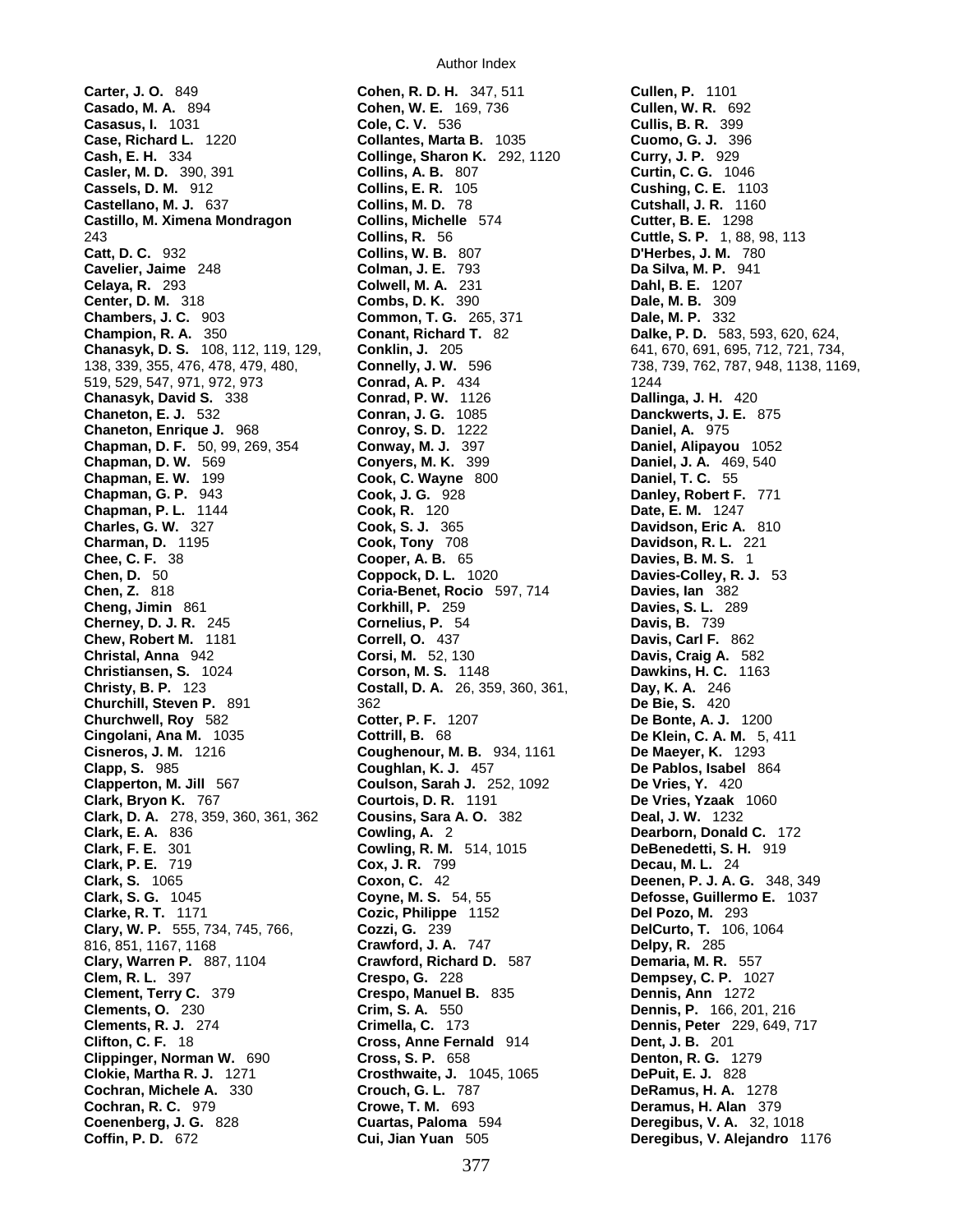**Desmond, M.** 623 **Duebbert, H. F.** 730 **Erschbamer, B.** 907 **Deuschle, Juorgen** 197 **Duivenbooden, N. van** 959 **Devantier, B. P.** 26, 87 **Duiphy, J. P.** 182, 183 **DeYoung, C. A.** 781 **Duma, M.** 451 **Estevez, O. R.** 859, 1084 **DeYoung, Charles A.** 645 **Duncan, David C.** 731 **Estrada, Eduardo** 1266 **Di, H. J.** 46, 114, 146, 380 **Duncan, P.** 780 **Etienne, M.** 1062 **Diana, E.** 182, 183 **Duncan, Patrick** 834 **Etoh, T.** 1145 **Diaz, S.** 870 **Dunn, L.** 111 **Eugster, W.** 280 **Diaz, Sandra** 253, 795, 806 **Dunwiddie, Peter W.** 370 **Evans, A. D.** 613 **Dibabe, A.** 31 **Dupain, S.** 95 **Evans, C. J.** 659 **Dick, A. C.** 339, 479, 972 **Dupre, Cecilia** 843 **Evans, Darren M.** 717 **Dickerson, R. L.** 1207 **Durham, S. L.** 1014 **Evans, Keith E.** 841 **Dickinson, Katharine J. M.** 1179 **During, C.** 306 **Evans, R.** 22 **Dickison, Peter C.** 379 **Dutoit, Thierry** 1152 **Evans, Sharon A.** 717 **Dickman, Christopher R.** 1255 **Dwyer, D. D.** 1009 **Everett, D. D.** 746 **Dieboll, R. A.** 813 **Dyer, Andrew R.** 804, 805 **Everett, R.** 1296 **Diekmann, Martin** 843 **Earl, J. M.** 384 **Everett, Richard L.** 862 **Digaire, F.** 1142 **Eastham, J.** 284 **Facelli, J. M.** 1085, 1118 **Digaire, J. P.** 1142 **Eastoe, C.** 989 **Facelli, Jose M.** 935 **Dijkema, Kees S.** 1194 **Eccard, J. A.** 994 **Faeth, S. H.** 877 **Dijkstra, J. P.** 66 **Eckard, R. J.** 50, 99 **Faithful, J. W.** 515 **Dindal, D. L.** 9 **Eckert, R. E.** 988 **Fales, S. L.** 8, 96, 152, 334 **Dobbles, T. L.** 432 **Eckert, R. H.** 1204 **Farquhar, P. A.** 326 **Dobkin, D. S.** 632 **Eckroat, J. A.** 1211 **Fay, Peter K.** 367 **Dobkin, David S.** 677, 1251 **Edge, W. D.** 550, 639, 672, 722, **Fay, Philip A.** 707 **Dobrowolski, J. P.** 502 1067, 1296 **Feber, R. E.** 211 **Dockrill, C. W. M.** 1267 **Edgerton, P. J.** 650 **Dodd, J. L.** 598, 850 **Edgerton, Paul J.** 652 **Fedkenheuer, A. W.** 529 **Dodson, S. I.** 436 **Edwards, A. C.** 113 **Fehmi, Jeffrey S.** 880<br> **Doering, J.** 166 **Edwards, D. R.** 39, 55, 111, 143, Feilberg, J. 1259 **Doering, J.** 166 **Edwards, D. R.** 39, 55, 111, 143, **Doescher, P. S.** 1287, 1302 144, 357 1502 144, 357 **Fensham, R. J.** 956 **Dolek, Matthias** 208, 261 **Edwards, G. R.** 402 **Ferrero, A. F.** 1223 **Dombos, Miklos** 571 **Edwards, P. J.** 1300 **Fevold, Brick M.** 213 **Donald, P. F.** 613 **Edwards, W. M.** 62, 101, 118, 121, **Ffolliott, Peter F.** 495, 627, 671, **Donart, G. B.** 1218 122 777, 779, 1043, 1048 **Donkor, N. T.** 355 **Eggett, D.** 794 **Fick, G. W.** 441 **Donnell, R.** 833 **Eichhorn, L. C.** 1217 **Fiddler, G. O.** 1301 **Donnison, A.** 69 **Eijsackers, H. J. P.** 171 **Fiddler, Gary O.** 1288 **Donnison, A. M.** 53 **Eiriksson, T.** 279 **Field, Roger** 1276 **Dormaar, J. F.** 456, 517, 865, 1016, **Eischeid, I.** 997 1114, 1213 **Ekblad, R. L.** 673 **Fielding, Dennis J.** 770 **Dorrough, J.** 1045, 1065, 1088, **El Aich, A.** 817 **Fierro, L. C.** 772 1295 **El Halawany, E. F.** 832 **Filion, B.** 157, 184 **Dorrough, Josh** 1004 **El Kady, H. F.** 832 **Fillmore, S. A. E.** 33 **Douglass, Kristin S.** 665 **Eldridge, D. J.** 447 **Finch, D. M.** 632 **Douwes, H. E.** 1114 **Eler, K.** 440 **Finch, Deborah M.** 464, 925, 1251 **Dowdy, A. K.** 209 **Elkington, T. T.** 896 **Finck, Elmer J.** 7<br>**Dowhower, S. L.** 421, 791, 847, **Elliott, A. H.** 44 **Finck, Peter** 314 **Dowhower, S. L.** 421, 791, 847, **Elliott, A. H. 44 Finck, Peter** 314 **Finck, Peter** 314 **Findholt, S. L.** 550 **Elliott, L. F.** 453, 454 **Dowling, P. M.** 275, 304, 376 **Elliott, Norman C.** 756 **Firestone, Ayelet Schuster** 810 **Dragt, W. J.** 608 **Ellis, S.** 678 **Fischer, Markus** 281 **Drake, Martin** 159 **Ellisalde, N. O.** 855 **Fisher, J. M.** 273, 890, 1106 **Drake, S.** 840 **Ellison, C. A.** 452 **Fisher, Julia M.** 124 **Drawe, D. L.** 169, 653, 736, 781, **Elmore, W.** 887 **Fitch, L.** 562 788 **Elston, D. A.** 256 **Fitzgerald, R. D.** 341 **Drawe, D. Lynn** 1149 **Elston, David A.** 717 **Fitzpatrick, Faith A.** 91 **Dreccer, M. F.** 76 **Elwinger, G. F.** 8, 96 **Fleischner, Thomas L.** 920 **Drewa, Paul B.** 898 **Eng, R. L.** 727 **Flenniken, M.** 522 **Drewien, W. E.** 1302 **Engle, David M.** 582, 914 **Fletcher, R. H.** 307, 359 **Drewry, J. J.** 12, 40, 73, 117 **Enne, Giuseppe** 1133 **Drost, H. J.** 1021 **Ennik, G. C.** 100 **Flora, C. B.** 392 **Dubeux, J. C. B.** 425 **Erdos, Sarolta** 180 **Floyd, M. Lisa** 920 **Dublanchet, J.** 285 **Eriksson, Ove** 1089 **Fock, S.** 1123

**Devantier, B. P.** 26, 87 **Dulphy, J. P.** 182, 183 **Estermann, Beda L.** 331 **Dickard, M. L.** 106 **Durant, Daphne** 222 **Evans, J. P.** 49 **Dodd, S. L.** 231 **Edis, R.** 99 **Fehmi, J. S.** 636 **Dudley, D. M.** 455 **Ernest, S. K. Morgan** 897 **Fok, Yu-Si** 1230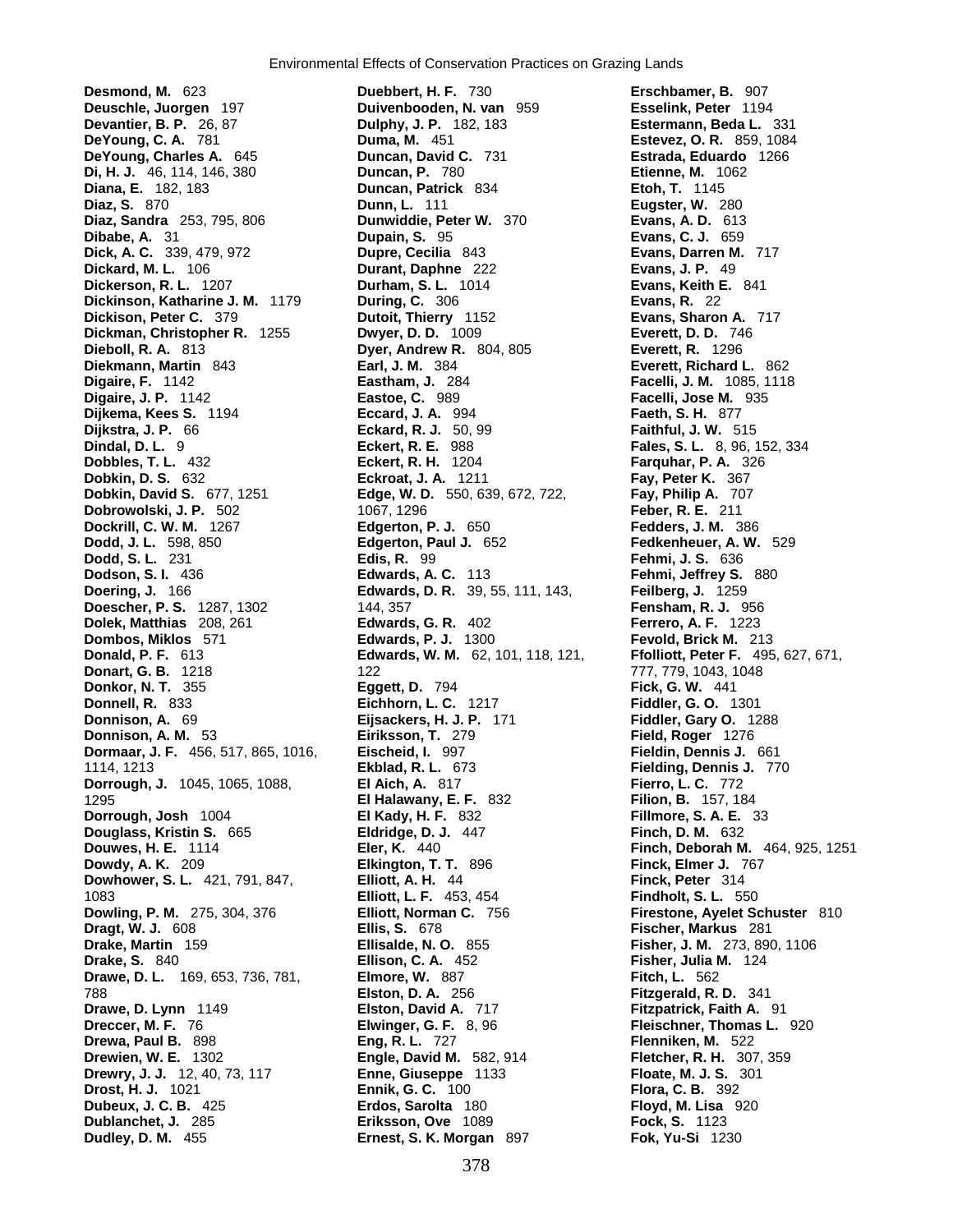**Foran, B. D.** 1119 **Garnett, M. H.** 291 **Franzleubbers, A. J.** 136 **Germon , J. C.** 95 **Frasier, G. W.** 520, 522 **Gerrish, J. R.** 59, 801<br> **Fredeen, A.** 511 **Gettner, S.** 997<br> **Frederick, J. J.** 225 **Geyer, Adi** 208, 261

Author Index

**Follett, R. F.** 528 **Garbisu, C.** 976 **Gobat, J. M.** 417 **Folmar, G. J.** 128, 151 **Garcia Estrada, Carlos** 1237 **Godwin, Derek C.** 110 **Fondell, Thomas F.** 577 **Garcia, F.** 351 **Goetz, H.** 1144, 1203 **Fontaine, A. L.** 610 **Garcia Trujillo, R.** 427 **Goguen, C. B.** 1241 **Fonte, D.** 427 **Garden, D. L.** 123, 304 **Goguen, Christopher B.** 1234, **Fonte, Damaris** 35, 288 **Garden, Denys** 297 1252, 1257 **Fontenot, J. P.** 346 **Gardner, S. M.** 204 **Golluscio, Rodolfo A.** 1176 **Footer 7 Gomez Sal, A.** 784, 1219<br>**Garnett, M. H.** 291 **Gonnet, J. M. 1084 Forbes, G. S.** 578 **Garwood, E. A.** 100 **Gonzalez, Maria R.** 35, 288 **Forcella, F.** 396 **Gary, H. L.** 10 **Gonzalez-Rodriguez, A.** 428 **Garza, Andres** 645 **Gonzalez, Rosa M.** 35, 288 **Fortier, D. H.** 454, 521 **Garza, N. E.** 503, 537, 939, 986 **Gonzalez S. Fernando** 735 **Fothergill, M.** 1055 **Gasanova, S. M.** 854 **Gooder, B.** 165 **Fox, Derren S.** 176 **Gassman, P. W.** 25 **Gordon, C. E.** 657 **Fox, J. E. D.** 1283 **Gaston, A. J.** 592 **Gordon, I. J.** 216, 890 **Fraga, S.** 228 **Gates, R. S.** 39, 143, 357 **Gordon, Iain J.** 229, 594 **Frame, H.** 312 **Gburek, W. J.** 128, 151 **Gormally, M.** 833 **Francis, C. A.** 392 **Gebeyehu, Solomon** 753 **Gosey, J. A.** 11 **Francis, D. D.** 19, 20 **Gebhardt, K. A.** 627 **Gotoh, T.** 1145 **Francis, G. S.** 89 **Geddes, C.** 1113 **Gough, M. W.** 85 **Frank, A. B.** 470, 528, 792, 1107 **Gedir, J. V.** 355 **Gough, S. J.** 613 **Frankland, J. C.** 37 **Gelbard, Jonathan L.** 1041 **Grace, B. S.** 375 **Franklin, Dorcas H.** 109 **George, M. R.** 448, 455, 501, 881, **Graetz, R. D.** 500 **Franklin, Joe** 1092 **1061** 1061 **Graham, P.** 354 **Franson, Susan E.** 718 **Gerlach, J. D.** 448, 501 **Granados, Elda Y.** 824 **Franzluebbers, A. J.** 240 **Geron, C. D.** 1226 **Grant, D. A.** 359, 360, 361, 362 **Fraser, G.** 515 **Gerrish, J.** 388 **Grant, S. A.** 256, 961, 965, 1122 **Frederick, J. J.** 225 **Geyer, Adi** 208, 261 **Grant, William E.** 1149 **Fredericks, C.** 390 **Ghabbour, S. I.** 570 **Gray, Y. S.** 361 **Freitas, H.** 817 **Giampola, Dean D.** 379 **Greathead, K. D.** 866 **French, B. Wade** 756 **Gianelle, D.** 250 **Green, D. M.** 1137, 1172 **French, Kristine** 1095 **Gibon, A.** 1066 **Green, J. T.** 434 **Fresco, Latzi F. M.** 1194 **Gibson, C. W. D.** 164, 217, 709, **Greene, R. S. B.** 457, 1228 **Fribourg, Henry A.** 378 1163, 1185 **Greenslade, Penelope J.** 297 **Friend, D. A.** 304 **Giddens, K.** 16 **Greenslade, Penelope J. M.** 168 **Frisina, M. R.** 741 **Giesen, K. M.** 778 **Greenwood, K. L.** 17, 510 **Frisina, Michael R.** 665 **Gifford, G. F.** 463, 549 **Greenwood, P. B.** 6 **Froend, R. H.** 1105, 1282 **Giles, N.** 174 **Gregory Shrjver, W.** 1248 **Frost, Julia A.** 74 **Gilfedder, Louise** 1093 **Gregory, Steve J.** 1092 **Frostegard, A.** 15 **Gilker, R. E.** 103 **Grice, A. C.** 846 **Fuhlendorf, Sam D.** 582 **Gill, E.** 257 **Griebel, Randall L.** 662 **Fuhlendorf, Samuel D.** 914 **Gill, E. K.** 98 **Grillas, P.** 933 **Fuhrer, Jurg** 385 **Gill, S. I.** 119 **Groot, W. J. M. de.** 66 **Fujita, H.** 1069 **Gillen, R. L.** 799, 912, 1087, 1177, **Grosz, K. L.** 564 **Fujita, Haruhiro** 489 1211 **Groves, R. H.** 990 **Fulbright, Timothy E.** 551 **Gillet, F.** 389, 417 **Grygiel, C. E.** 977 **Gilley, J. E.** 474 **Grygiel, Carolyn E.** 1079 **Fuller, R. J.** 211, 613 **Gillman, Leah A.** 683 **Guastella, F.** 250 **Fumita, T.** 1145 **Gintzbuger, Gus** 489 **Gudmundsson, O.** 279 **Furger, M.** 280 **Gintzburger, G.** 1069 **Guerrero, Juan N.** 824 **Fusco, M.** 975 **Gipson, Philip S.** 1143 **Guevara, J. C.** 859, 1084 **Fusco, Michael J.** 1052 **Giroux, J.-F.** 157, 184 **Gunn, John** 4 **Fynn, R. W. S.** 876 **Giuliano, W. M.** 175, 226 **Gupta, S. K.** 803 **Gagnon, L. C.** 1102 **Giuliano, William M.** 215 **Guretzky, John A.** 423 **Gaisler, Jan** 282, 439 **Gjelstrup, Peter** 210 **Guthery, F. S.** 566, 609, 643, 646, **Galante, Eduardo** 835 **Glasscock, Selma N.** 1149 670, 781, 789 **Galina, M. A.** 852 **Gleichman, J. M.** 492, 1293 **Gutierrez Boem, F. H.** 32 **Galindo, J. L.** 145 **Glenn, E. P.** 989 **Gutman, M.** 991, 992 **Gallagher, James F.** 863 **Glenn, Edward P.** 906 **Gutman, Mario** 1208 **Galt, D.** 1056, 1073 **Glimp, H. A.** 1139 **Gutteridge, R. C.** 1100 **Ganjegunte, G. K.** 533 **Gloaguen, J. -. C.** 1142, 1202 **Gyalistras, Dimitrios** 385 **Ganjegunte, Girisha K.** 516 **Glueck, Erich** 197 **Haan, Matthew M.** 60

**Grant, W. E.** 596, 765, 1148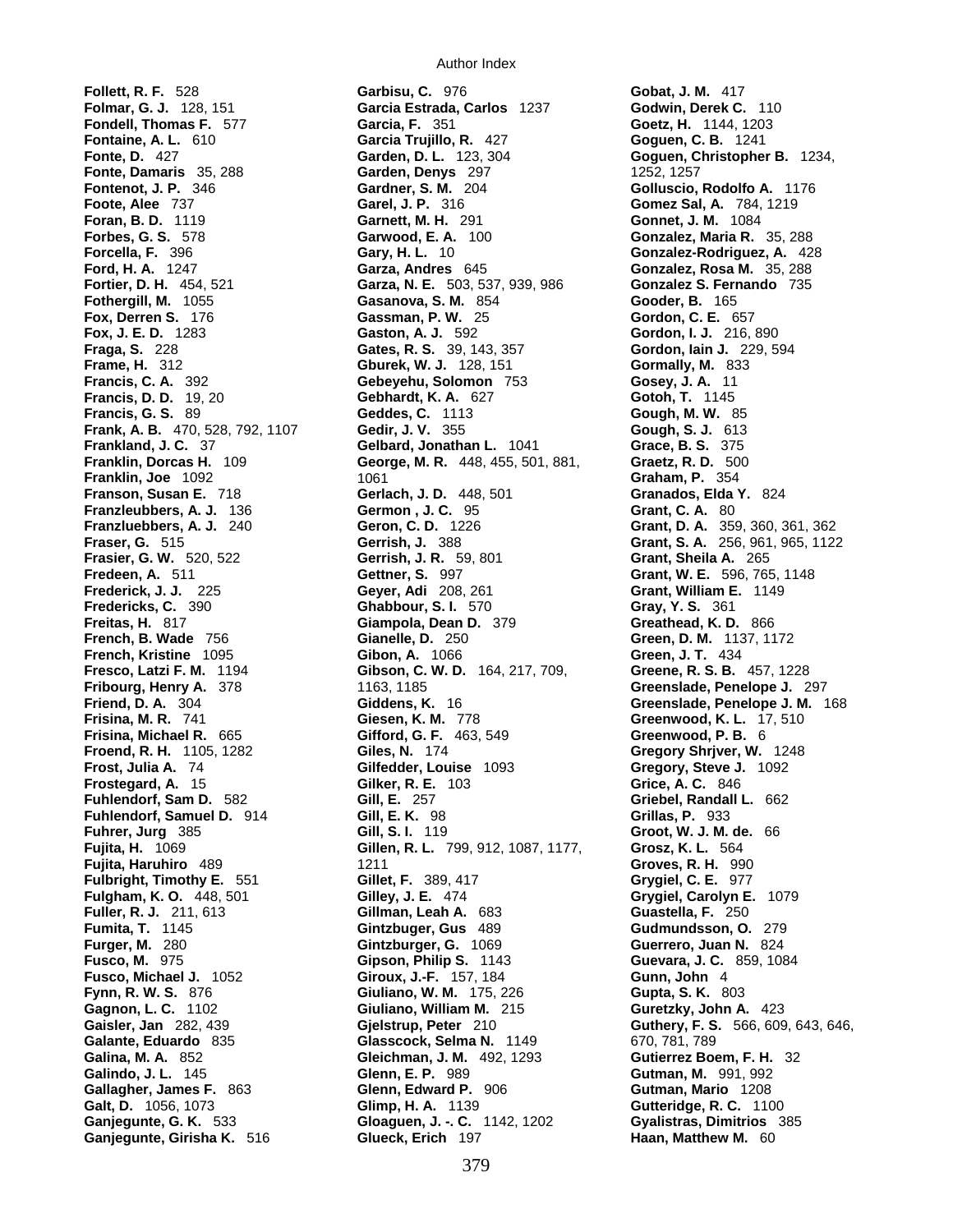**Hanna, David** 920 **Hendrickson, J. R.** 107, 596 **Hansen, K.** 1102 **Henrich, M.** 29 999, 1154 **Hickman, K. R.** 879, 979 **Horejsi, R. G.** 729 **Havstad, Kris M. 898** 

**Hack-ten Broeke, M. J. D.** 66, 94 **Hayashi, K.** 1145 **Hirth, J.** 1065 **Hacker, R. B.** 983 **Hayes, Grey F.** 811, 1151 **Hirth, J. R.** 1045<br> **Hackes. B. L.** 19 **Hitchcock, Rober Hitchcock, Rober Hitchcock, Rober Hayes, M. H. B.** 23 **Hitchcock, Robert K.** 1019 **Hadden, Susan A.** 573 **Hayes, M. P.** 713 **Hitzl, W.** 29 **Hadincova, Vera** 1197 **Haygarth, P. M.** 132 **Hobbs, P. J.** 15, 120 **Haerdtle, Werner** 314 **Haynes, D.** 515 **Hobbs, R. J.** 856 **Hahn, B. D.** 1082 **Hays, Virgil W.** 307 **Hobbs, Richard J.** 964 **Hald, A. B.** 63 **Hayward, Bruce** 634 **Hockett, Glenn A.** 723 **Hall, D. A.** 512 **Haywood, J. D.** 1298 **Hodges, M. E.** 912, 1087, 1177 **Hall, D. J. M.** 123 **Healey, M.** 660 **Hodgkins, I. W.** 450 **Hall, L. M.** 881 **Heard, K. M.** 1110 **Hodgkinson, Ken C.** 943 **Hall, M.** 886 **Hedrick, M.** 948 **Hodgson, J.** 251, 286, 287, 368, **Hall, M. H.** 334 **Heegaard, Einar** 373 965 **Hallard, M.** 98 **Hegde, Gurupada T.** 1094 **Hoebeke, E. R.** 221 **Haller, Bronwyn** 297 **Heggem, Daniel T.** 718 **Hoegh, K.** 1259 **Halliwell, David J.** 57 **Hein, L.** 1007 **Hoernemann, C. K.** 179 **Halstead, L. E.** 944 **Heitschmidt, R. K.** 421, 460, 498, **Hofeditz, Frank** 782 **Hambler, C.** 164 791, 984 **Hoffman, M. T.** 951, 1003, 1076, **Hamilton, D.** 139 **Hejcman, Michal** 282, 439 1082 **Hamilton, N. R. S.** 429 **Hellgren, Eric C.** 622, 679 **Hoffman, M. Timm** 820 **Hammerquist-Wilson, M. M.** 747 **Hellstrom, Kalle** 1184 **Hoffmann, M.** 686 **Hamre, R. H.** 495, 627, 671, 777, **Helyar, K. R.** 2, 399 **Hofmann, L.** 528, 1107 779, 1043, 1048 **Henderson, D. J.** 1270 **Hofmann, M.** 437 **Handley, L. L.** 139 **Henderson, Meredith K.** 1263 **Hofstede, Robert G. M.** 243, 244, **Hands, H. M.** 726, 1205 **Hendricks, H. H.** 1091 901 **Hanif, M.** 461 **Hendricksen, R. E.** 397 **Hoglund, J. H.** 307 **Hansen, K.** 1102 **Henrich, M.** 29 **Holcombe, D. W.** 249 **Harden, S.** 298, 299 **Hepworth, K. W.** 987 **Holechek, J.** 975, 1044, 1056, 1073 **Hardin, R. T.** 973 **Herault, Bruno** 1155 **Holechek, Jerry** 574 **Hardy, M. B.** 1086, 1090 **Herben, Tomas** 1197 **Holechek, Jerry L.** 1052 **Harker, K. Neil** 338 **Herkert, James R.** 213 **Holl, Karen D.** 811, 1151 **Harman, W. A.** 102 **Herman, D. J.** 884 **Holloway, C. H.** 515 **Harper, K. T.** 459, 471, 518 **Herman, Donald J.** 810 **Holmgren, R. C.** 471, 734 **Harpster, H. W.** 334 **Hernandez A. F.** 1148 **Holst, P. J.** 283 **Harrel, A. T.** 185 **Hernandez Garay, A.** 286, 287, 368 **Holt, J. A.** 481, 917 **Harris, A. Thomas** 822 **Hertel, D.** 700 **Holte, K. E.** 1201 **Harris, Iain T.** 177 **Hertel, D. R.** 647, 732 **Holzer, Z.** 991 **Harris, Rebecca** 1245 **Heshmatti, G. A.** 1085 **Homyack, J. D.** 175, 226 **Harris, S. L.** 276 **Heske, E. J.** 600 **Hongo, Akio** 861 **Harrison, A. T.** 1188 **Heske, Edward J.** 634 **Hons, F. M.** 86 **Harrison, S.** 853 **Hess, B. W.** 249 **Hood, K.** 273 **Harrison, Simon S C.** 177 **Hester, A. J.** 1259 **Hood, Kenny** 124 **Harrison, Y. A.** 1111 **Hester, Alison J.** 594 **Hoover, David E.** 1143 **Harshbarger, T. J.** 160 **Hetrick, B. A. D.** 873 **Hope, D.** 932 **Hart, J. D.** 688 **Hewitt, G. B.** 195 **Hopkins, A.** 407 **Hart, R. H.** 247, 526, 808, 985, 987, **Heydemann, B.** 1050 **Hopkins, E. R.** 1283 **Hartley, M. J.** 324 **Hiernaux, Pierre** 845, 1155 **Horn, R.** 47 **Hartley, S.** 1013 **Higgins, D.** 116 **Hornung, Christine L. Rice** 737 **Hartley, S. E.** 204, 377 **Higgins, D. A.** 446, 504, 543 **Hoveland, C. S.** 141, 234 **Hartnett, D. C.** 879, 979 **Higgins, K. F.** 179, 647, 732 **Hoveland, Carl S.** 109 **Hashimoto, P. N.** 491 **Higgins, Kenneth F.** 561, 626, 905 **How, R. C.** 1300 **Hass, L. B.** 1256 **Hill, B. Clear** 332 **Howard, Amy** 635 **Hassink, J.** 27, 28, 45 **Hill, Benjamin T.** 198 **Howard, C. L.** 216 **Hatch, D. J.** 900 **Hill, D. A.** 233 **Howden, S. M.** 849 **Hatch, Daphne A.** 880 **Hill, J. O.** 354 **Howell, J. M.** 54 **Hatch, G. P.** 1029, 1086 **Hill, S. D.** 1300 **Howell, M. R.** 284 **Hatcher, K. J.** 109 **Hill, Sarah J.** 1095 **Howery, L. D.** 944 **Hatton, J. C.** 871 **Hillyard, Deborah S.** 880 **Hu, D.** 848 **Hauck, L. M.** 25 **Hinton, T. G.** 131 **Hu, Qiwu** 1096 **Havstad, K. M.** 608, 1141 **Hintz, R. L.** 335, 419 **Huber, B. A.** 586 **Hawthorne, V. M.** 1121 **Hirata, Shigeki** 1096 **Hubert, W. A.** 671 **Hay, M. J. M.** 267 **Hirota, Mitsuru** 1096 **Hudson, G.** 139

**Holder, Gregory L. 162**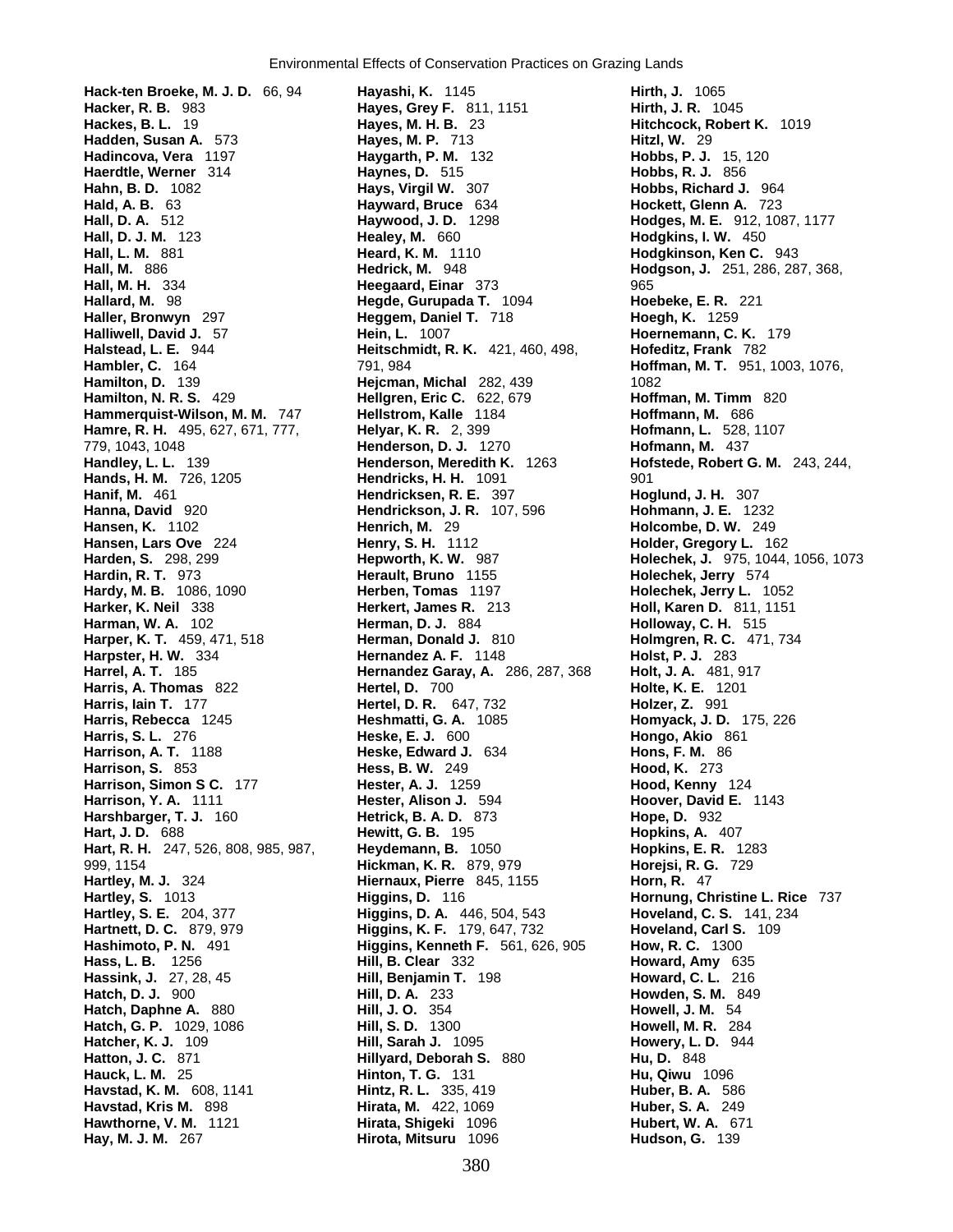**Ikeda, K.** 1145 **Johnson, R. Roy** 495, 627, 671, **Jawson, M. D.** 453, 454 **Kakembo, V.** 451 **Knight, P. G.** 399

**Hudson, R. J.** 355 **Jeangros, B.** 1055 **Kala, C. P.** 924 **Huey, W. S.** 1009 **Jeffries, D. L.** 915 **Kalmbacher, R. S.** 874, 1159 **Hulbert, Ian A. R.** 594 **Jenkins, David** 558 **Kang Le** 702 **Hulme, P. D.** 890, 1106 **Jenks, Jonathan** 561, 590 **Karl, M. G.** 1287 **Humphrey, J. W.** 315 **Jenks, Jonathan A.** 905, 1238 **Karn, J. F.** 107 **Hunt, Howard Emery** 601 **Jenni, D. A.** 620 **Karsten, H. D.** 441 **Hunt, K.** 1298 **Jennings, G. D.** 102, 1225 **Kato, Tomomichi** 1096 **Hunter, Colin** 4 **Jensen, A.** 858 **Katoh, Kazuhiro** 1215 **Hunter, E. A.** 264 **Jensen, C.** 63 **Kauffman, J. B.** 493, 691, 922, **Hunter, T. K.** 1224 **Jepsen, M.** 1163 1038, 1047, 1172 **Hurlburt, Kris** 841 **Jepson, P. C.** 190 **Kauffman, J. Boone** 1220, 1264 **Hurt, C. R.** 1071 **Jia, Hengyi** 861 **Kaufman, Donald W.** 699, 767 **Hussein, A. J.** 1081 **Jiang, Deming** 1215 **Kaufman. Glennis A.** 699, 767 **Hussein, A. K. M.** 570 **Jimenez, Javier** 1266 **Kaur, K.** 395 **Hussein, H. S.** 1191 **Johansen, J. R.** 466 **Kay, C. E.** 1182 **Hutchens, T. K.** 111 **Johnson, B. K.** 550 **Kay, F. R.** 768 **Hutchings, N. J.** 381 **Johnson, D. G.** 396 **Kazmaier, Richard T.** 622, 679 **Hutchinson, K. J.** 17, 510 **Johnson, D. H.** 610 **Kearney, G.** 372 **Hutto, R. L.** 593 **Johnson, Eileen M.** 445 **Kearney, G. A.** 30 **Hyde, K. W.** 1119 **Johnson, I. R.** 123, 369, 1183 **Keith, David A.** 1263 **Hyder, Mike** 311 **Johnson, Kym M.** 612 **Keller, C. R.** 757 **Hynek, Alan E.** 1143 **Johnson, M. K.** 749 **Kelly, K. B.** 313, 405 **Iason, G.** 1259 **Johnson, Mark K.** 162 **Kelly, P. F.** 688 **Ibarra, A.** 1049 **Johnson, P. J.** 179 **Kemmitt, S. J.** 113 **Ignatiuk, Jordan B.** 731 **Johnson, P. S.** 1190 **Kemp, D. R.** 275, 376 **Illius, A. W.** 264 **777, 779, 1043, 1048 Kendall, S. 449 Kendall, S. 449 Imhoff, S.** 52, 130 **Medall, Sharon Johnson, S. J.** 1244 **Kendall, Sharon Johnson, S. J.** 1244 **Kendall, Sharon** 629 **Ineson, P.** 291 **Johnson, S. R.** 10 **Kennedy, Carmen L.** 905 **Ingle, Teri** 378 **Johnston, Bill** 297 **Kennedy, P. L.** 610 **Ingram, L. J.** 533 **Johnston, W. H.** 123 **Kenney, W. R.** 1121 **Ingram, Lachlan J.** 516 **Johnstone, I.** 202 **Kerneis, Eric** 222 **Inouye, B. D.** 853 **Johnstone, Richard S.** 760 **Kessler, W. B.** 762 **Insam, H.** 29 **Jones, Allison** 885 **Kettles, H. A.** 135 **Interrante, S. M.** 425 **Jones, Allison L.** 606 **Khan, Mohammad** 857 **Irmler, U.** 1050 **Jones, Andrea L.** 1248 **Kie, J. G.** 147, 659, 680, 698 **Irwin, L. L.** 928 **Jones, C. E.** 384 **Kie, John G.** 604, 668, 785 **Isacch, J. P.** 557 **Jones, D. L.** 113 **Kieft, T. L.** 475 **Ishida, J.** 1069 **Jones, Earle P.** 358 **Kiehl, K.** 997 **Isselstein, J.** 437 **Jones, G. K.** 918 **Kiehl, Kathrin** 235 **Ivey, G. L.** 639 **Jones, H.** 25 **Kigel, J.** 962, 1150 **Jackson, E.** 462, 531 **Jones, J. R.** 166, 201 **Kigel, Jaime** 1153, 1208 **Jackson, Laura L.** 329 **Jones, M. B.** 318 **Kimball, Sarah** 844 **Jackson, R. D.** 966, 1053 **Jones, R. A. C.** 268 **King, J.** 256 **Jackson, Randall D.** 1164 **Jones, R. D.** 25 **King, J. R.** 1267 **Jackson, T. T.** 30 **Jones, R. J.** 1157 **King, K. R.** 290 **Jackson, W. L.** 627 **Jones, R. Katherine** 788, 800 **King, L. D.** 392 **Jacobo, E.** 1018 **Jones, R. M.** 365, 1157 **Kingery, James L.** 648 **Jacobs, J. L.** 372 **Jones, Robert** 137 **Kingston, T. J.** 328 **Jagusch, K. T.** 326 **Jones, Zach F.** 758 **Kinnear, Adrianne** 667 **Jalota, R. K.** 71, 395, 430 **Jordan, C.** 81 **Kinnell, P. I. A.** 1228 **James, Craig D.** 750 **Jordan, F.** 989 **Kinney, J. W.** 1168 **Jans, L.** 1021 **Jordan, G. L.** 1198 **Kirby, D. R.** 564, 916, 1137 **Jansen, A.** 660, 899, 960 **Joseph, J.** 1073 **Kirkpatrick, J. B.** 823, 910, 953, **Jansen, Amy** 1109, 1254 **Joseph, Jamus** 574 1093, 1101 **Jansen, R.** 693 **Joss, P. J.** 918 **Klaus, M.** 689 **Janssen, Marco A.** 981 **Jourdonnais, C. S.** 743, 1097 **Klaus, Marion** 773 **Jantunen, Juha** 220 **Jucevica, Edite** 210 **Klebenow, D. A.** 721 **Jarman, Peter J.** 834 **Judd, M. J.** 84 **Kleukers, R. M. J. C.** 206 **Jarvis, R. J.** 70 **Judkins, M. B.** 249 **Klopatek, J. M.** 915 **Jarvis, S. C.** 23, 95, 132, 257, 336, **Jurado, Enrique** 1266 **Klute, D. S.** 1258 381, 900, 1284 **Kachman, S. D.** 11 **Knapp, R. A.** 720 **Jasa, P. J.** 11 **Kahmen, S.** 825 **Knight, J. E.** 655 **Java Sharpe, B.** 1296 **Kaine, G. W.** 424 **Knight, James E.** 580, 654

**Kanashiro, Derrick A.** 567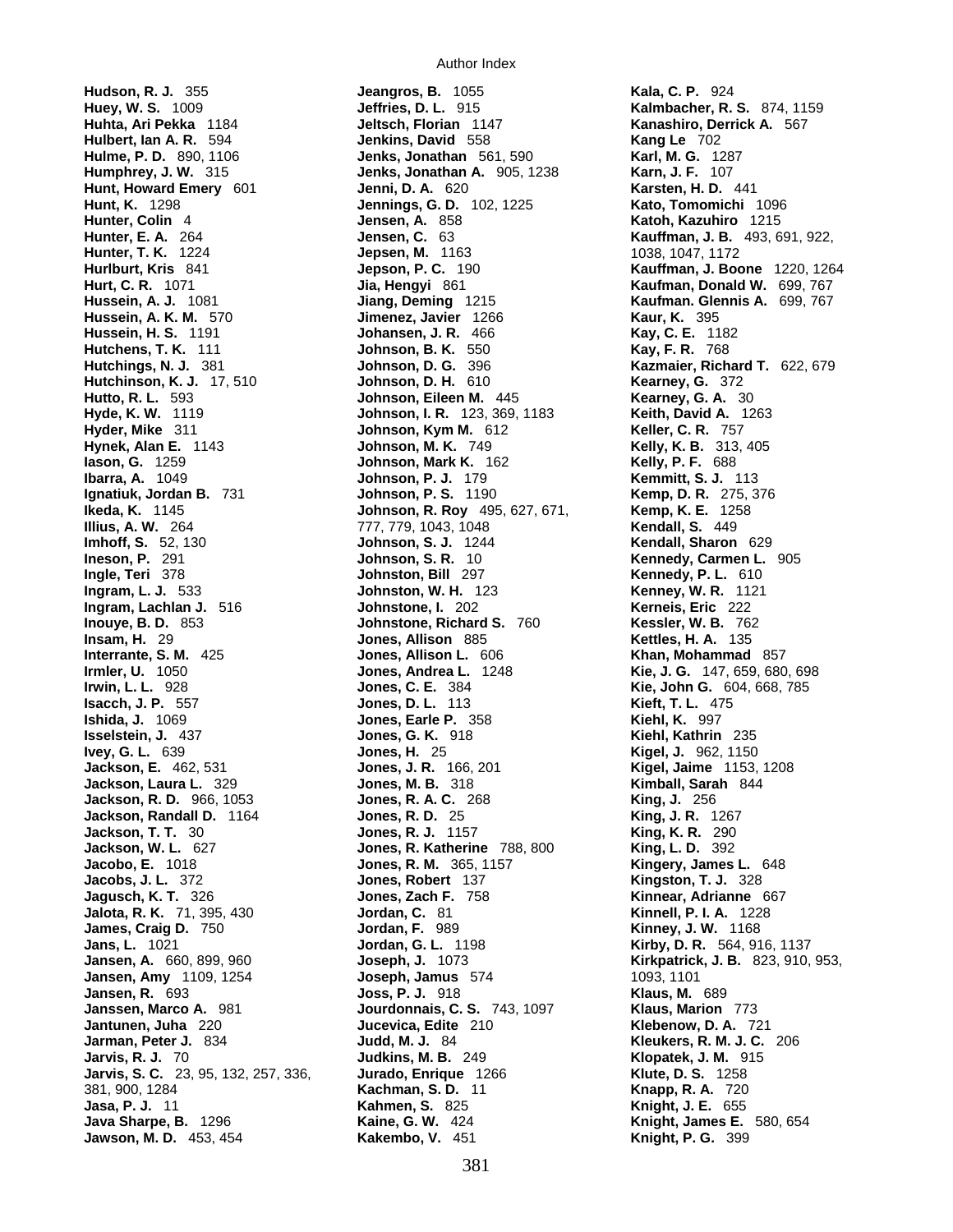**Knight, R. W.** 142, 498, 545 **Laidlaw, A. S.** 75 **Li, G. D.** 399 **Knight, Richard L.** 576 **Laine, Kari** 1184 **Li, Jianlong** 892 **Knopf, F. L.** 676, 1098, 1169, 1233, **Lake, S.** 1013 **Li, Yu Lin** 505 1256 **Lalas, Chris** 212 **Lill, Alan** 1250 **Knopf, Fritz L.** 552, 554 **Lamacraft, D.** 202 **Knowles, C. J.** 583 **Lambert, Bernard** 614 **Lindgren, S.** 219 **Knudsen, E.** 569 **Lambert, M. G.** 87, 278, 359, 360, **Lindgren, Sami** 218 **Kobriger, G. D.** 624 361, 362, 387 **Line, D. E.** 14, 102 **Kochert, M. N.** 754 **Lambton, S.** 233 **Linhart, Y. B.** 1303 **Koerth, B. H.** 566 **Lamothe, P.** 513 **Linnarsson, Erik** 194 **Koga, N.** 1069 **Lampe, K. H.** 586 **Little, R. M.** 693 **Kohl, Timothy F.** 645 **Langdale, G.** 7 **Littlefield, C. D.** 625, 790 **Kohler, Bernhard** 675 **Langford, C.** 443 **Littlefield, Carroll D.** 760 **Kohler, F.** 389, 417 **Langford, C. M.** 275 **Littlejohn, R. P.** 73 **Kok, Kasper** 891 **Langton, S. D.** 761 **Littler, R. A.** 326 **Koloszar, James A.** 172 **Lanka, R. P.** 671 **Liu Jian** 978 **Kondolf, G. M.** 506 **Lantinga, E. A.** 348, 349 **Lobry De Bruyn, Lisa A.** 328 **Kondratieff, B. C.** 589 **Lapointe, S.** 157, 184 **Lodge, G. M.** 298, 299, 304, 308, **Kooijman, A. M.** 958 **Larrosi, D.** 817 341 **Koostra, B. K.** 144, 357 **Larsen, R. E.** 448, 501 **Loeser, Matthew R.** 783 **Koppel, J.** 809 **Larsen, Royce E.** 150 **Loft, E. R.** 659, 680, 698 **Korner, C.** 366 **Larson, B. T.** 111 **Loft, Eric R.** 668 **Kos, J. M.** 294 **Larson, Deanna P.** 633 **Loiseau, P.** 285 **Kosaki, Takashi** 489 **Lash, Donald W.** 906 **Lokemoen, J. T.** 730 **Kosco, B. H.** 1268 **Latham, J.** 317 **Long, K. R.** 874 **Kostecke, R. M.** 726, 1205 **Laubel, A.** 63 **Longland, William S.** 606 **Kostecke, Richard M.** 172 **Lauenroth, W. K.** 1039, 1042, 1286 **Loonen, Maarten J. J. E.** 782 **Kothmann, M. M. 1178, 1209, 1210 Lavado, R. S. 32, 76, 77, 477, 482, Kou, Zhenwu** 1215 491, 532, 535, 546 **Lord, E. I.** 97 **Kovalchik, B. L.** 887 **Lavorel, Sandra** 382 **Loren Nelson, R.** 494 **Kovar, John** 60 **Laws, J. A.** 340 **Lorenz, R. J.** 792 **Kozel, S. J.** 722 **Laycock, W. A.** 1017, 1126 **Kozicky, Edward L.** 551 **Laycock, William A.** 716 **Lotz, L. A. P.** 383 **Kraak, T.** 271 **Le Corre, L.** 24 **Louault, F.** 1055 **Krahulec, Frantisek** 1197 **Leach, G. J.** 274, 309 **Loucougaray, G.** 300 **Kratochwil, A.** 1123 **Leaver, J. D.** 262 **Lowman, B. G.** 264 **Kratz, D.** 90 **LeCain, D. R.** 247, 808 **Lubow, Bruce C.** 690 **Krausman, P. R.** 944 **Ledgard, S. F.** 5 **Lucas, R. W.** 1132 **Krausman, Paul R.** 681 **Ledgard, Stewart** 353 **Luginbuhl, J. M.** 434 **Krenzer, E. G.** 38 **Lee, W. G.** 408 **Luna, John M.** 330 **Kreuger, W. C.** 691 **Leege, T. A.** 884 **Lunney, Daniel** 573, 612, 1246, **Kreuzer, Michael** 331 **Leemans, D. K.** 120, 125 1255 **Kronvang, B.** 63 **Lefeuvre, J. -. C.** 1142, 1202 **Lunt, Ian D.** 1196 **Krueger, H. O.** 779 **Lefkovitch, L. P.** 237, 319 **Luoto, Miska** 266 **Krueger, W. C.** 493, 719, 922, 1047, **Leininger, W. C.** 522, 733, 816, **Lusigi, W. J.** 1135 1067 842, 1292 **Lusigi, Walter J.** 1077 **Krueper, D.** 1115 **Leirs, Herwig** 618 **Lutge, B. U.** 1086 **Kruess, Andreas** 263 **Lemaire, Gilles** 272, 429 **Lynn, I. H.** 127 **Kruse, Arnold D.** 616, 621 **Lemme, G. D.** 396 **Lyons, J.** 364, 436 **Krysl, L. J.** 249 **Lempa, K.** 1259 **Lyons Visser, H.** 68 **Krzic, M.** 682, 1231 **Lennox, S. D.** 81 **Maaren, Inger Elisabeth** 373 **Kumalo, G.** 1073 **Lenzi Grillini, Carlo R.** 878 **Kumar, M.** 1006 **Leon, Rolando J. C.** 968 **Maceira, N. O.** 557 **Kupfer, John A.** 1221 **Leonard, S. G.** 980 **Mackay, A. D.** 26, 135, 251, 410 **Kurz, I.** 42 **Leonard, Steven W. J.** 910 **Mackie, R. J.** 1217 **Kuussaari, M.** 219 **Lepart, J.** 933 **MacLeod, D. A.** 17, 510 **Kuussaari, Mikko** 218, 266 **Leschke, Kathleen** 181 **Madden, Elizabeth M.** 771 **Kuykendall, H. A.** 141 **Leslie, D. M.** 1238 **Madden, S.** 1270 **Kuykendall, Holli A.** 109 **Leslie, David M.** 1238 **Maelfait, J. P.** 686 **Kvale, C. T.** 705 **Letnic, M.** 812 **Maggi, O.** 894 **Labaune, Corinne** 214 **Levan, P. J.** 334 **Lacey, J. R.** 255, 937, 1026 **Levassor, Catherine** 864 **Magnin, Frederic** 214

**Lele, Sharachchandra** 1094 **Lynch, D. H.** 511 **Lafarge, M.** 285 **Lewis, C. E.** 160, 358, 1285 **Magnusson, B.** 1170 **Lewis, Clifford E.** 1280 **Magnusson, S. H.** 1170

**Lytjen, Danna** 1264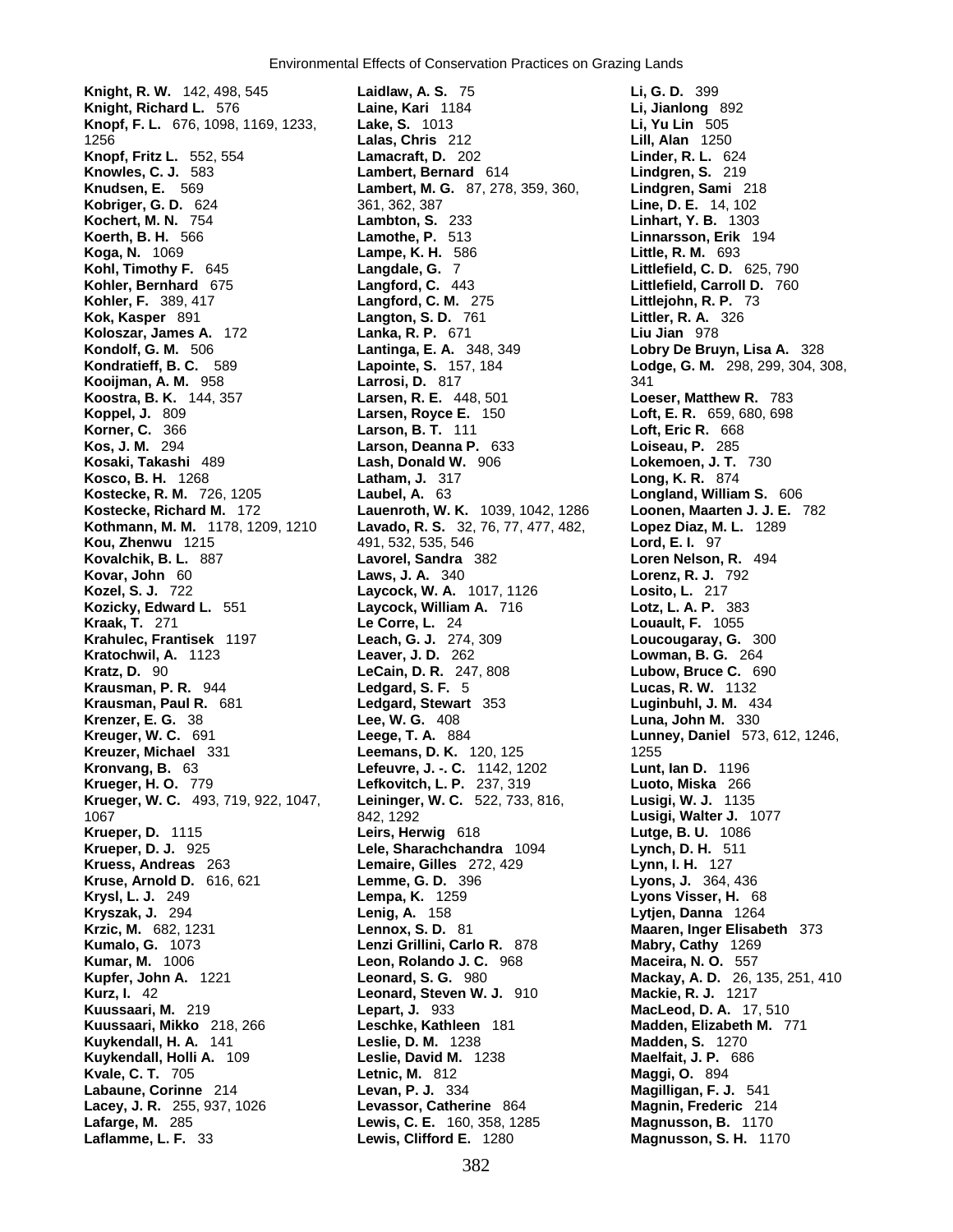**Magomedov, G. G.** 854 **Mayes, R. W.** 416 **McPherson, G. R.** 940 **Majer, J. D.** 856 **Mayne, C. S.** 75 **Malan, G. 775 Magnetic B. B.** 33 **Malcolm, C. V.** 957 **McArthur, E. Durant** 887, 1104 **Mctiernan, K. B.** 23 **Malecheck, J. C.** 815 **Mcarthur, J. V.** 794 **Meaney, Carron A.** 690 **Mallon, E. D.** 342 **McCabe, R. J.** 276 **Medina, A. L.** 1290 **Maloney, S. B.** 504 **Mccalla, G. R.** 465 **Meehan W. R.** 715 **Manley, J. T.** 999 **McCallum, M. H.** 289 **Meek, David W.** 140 **Mann, J. C. E.** 1300 **Mccann, Mark A.** 109 **Meissner, Rachel A.** 935 **Manske, L.** 970 **Mccarthy, J. J.** 1128 **Mena Barreto, A. D.** 9 **Manske, L. L.** 619 **McCartney, D. H.** 237, 319 **Mendarte, S.** 976, 1049 **Mapfumo, E.** 108, 112, 129, 138, **McCaughey, W. P.** 80, 347 **Menke, John W.** 668 339, 478, 479, 547, 972 **McClaran, M. P.** 830 **Menneer, John C.** 353 **Marble, J. R.** 459 **Mcclaran, Mitchel P.** 1057 **Mentis, M. T.** 1136 **Marcelo Gonnet, Jorge** 696 **Mcclintock, M. B.** 413 **Merkley, M.** 794 **Marco, Diane E.** 1156 **McCollum, F. T.** 912, 1087, 1177, **Merrell, B. G.** 1106 **Mardon, D. K.** 1113 1211 1211 1211 **Merrill, L. B.** 465 **Mariko, Shigeru** 1096 **Mcconkey, Shaun** 212 **Merritt, R. W.** 1243 **Marin, S.** 765 **Mcconnell, B. R.** 650 **Mesleard, F.** 933 **Mark, Alan F.** 1179 **McConnell, Burt R.** 652 **Messmer, T. A.** 647, 732 **Marlow, C. B.** 539, 1102 **McCormick, J.** 1056 **Messmer, Terry Allan** 701 **Maron, Martine** 1250 **Mccoy, Scott D.** 1070 **Metzger, K. L.** 934 **Marriott, C. A.** 139, 371, 401, 1055 **Mccracken, D.** 241 **Meyer, Marc** 1181 **Marriott, Carol A.** 124, 273 **McCreary, D. D.** 881, 1061 **Mezulis, Sharon D.** 783 **Marrs, R. H.** 85 **Mccune, E. D.** 193 **Mickelson, Steve** 60 **Marshall, S. A.** 415 **McDonald, C. K.** 365, 1157 **Martin, A.** 170, 185, 193 **McDonald, P. M.** 1301 **Midgley, J. J.** 1091 **Martin, F. G.** 874, 1159 **Mcdonald, Philip M.** 1288 **Midmore, D. J.** 71, 395, 430 **Martin, N. P.** 396 **McDougald, N. K.** 448, 455, 501 **Miehe, Georg** 490 **Martin, R. C.** 511 **McDowell, P. F.** 541 **Mikhailova, E. A.** 245 **Martin, S. C.** 1212 **Mcdowell, R. W.** 12, 117 **Milchunas, D. G.** 1042, 1286 **Martin, S. J.** 742 **Mceldowney, R. R.** 522 **Millar, G. D.** 275 **Martin, T. G.** 1110 **Mcgarry, D.** 21 **Miller, G. R.** 1113 **Martin, Tara G.** 740 **McGavin, G. C.** 217 **Miller, Jay D.** 1221 **Martin, Thomas E.** 1251 **McGechan, M. B.** 92, 93, 126 **Miller, Mark E.** 822 **Martinez M, Alfonso** 735 **McGufficke, B. R.** 1075 **Miller, Mason E.** 952 **Marty, Jaymee** 814 **McInnis, M.** 106 **Miller, R. F.** 921 **Marty, Jaymee T.** 292, 882, 1120 **McInnis, M. L.** 79 **Mills, T. A.** 303 **Martz, F. A.** 388 **Mcintosh, P. D.** 16, 277 **Millward, D.** 259 **Marx, D. B.** 116, 504 **Mcintosh, Peter** 1080 **Milne, J. A.** 945 **Maser, C.** 658 **McIntosh, Peter D.** 41 **Milsom, T. P.** 688, 761 **Mason, C. R.** 1192 **Mcintyre, G. S.** 682 **Milsom, Tim P.** 568 **Mason, W. K.** 313, 405 **Mcintyre, S.** 1033, 1088, 1110 **Milton, S. J.** 994 **Masters, L.** 1129, 1130 **Mcintyre, Sue** 473 **Milton, Suzanne J.** 1147 **Matejkova, Ivona** 238 **McIver, J.** 79 **Miner, J. R.** 154 **Mathews, B. W.** 67, 134 **Mcivor, J. G.** 394, 917 **Miner, J. Ronald** 110, 150 **Mathews, Nancy E.** 1234, 1252, **Minimum Minimum G. 393** 1257 **Mckay, David** 212 **Mitchell, Dean L.** 706 **Matlack, Raymond S.** 699 **Mckay, Rod** 212 **Mitchell, Myron J.** 929 **Matsumoto, Satoshi** 861 **McKee, W. H.** 358 **Mitchell, R. J.** 204, 377 **Matthew, C.** 286, 287, 368, 429 **Mckenzie, F. R.** 363, 372 **Mitchley, Jonathan.** 1036 **Matthews, K. R.** 720 **Mckeon, C.** 989 **Miyazaki, A.** 1069 **Matthews, Monte K.** 109 **Mckeon, G. M.** 246, 849 **Mo, Wenhong** 1096 **Mattiello, S.** 173 **McKinnell, F. H.** 1283 **Mohamed Saleem, M. A.** 487, 867, **Mattise, S. N.** 624 **Mckirdy, S. J.** 268 1001 **Matzke, A.** 1173 **McLarty, G.** 312 **Mohammed Saleem, M. A.** 974 **Mauchamp, A.** 933 **Mclay, Chris** 353 **Moldrzyk, Uwe** 1187 **May, B. E.** 572, 739 **McLean, A.** 611 **Moles, R.** 400 **May, Shawn M.** 626 **McNamara, R. M.** 6 **Molina, S. I.** 584 **Mayer, Andrea C.** 331 **Mcnew, R. W.** 209 **Molina, Victor** 735 **Mayer, Carolin** 586 **McNitt, J.** 25 **Molinar, F.** 1056, 1073

**McAdam, J. H.** 342, 909, 995 **McSorley, R.McCabe, R. E.** 647 **Medin, D. E.** 555, 664, 766 **Mccann, M. A.** 141 **Meeson, N.Mapesa, Moses** 878 **McCaskill, M. R.** 123 **Menke, J. W.** 659, 680, 698 **McCune, B. P.** 802 **Michalk, D. L.** 123, 275, 376<br>**McCune, E. D.** 193 **Mickelson, SteveMcferran, D. M.** 909, 995 **Miller, Craig**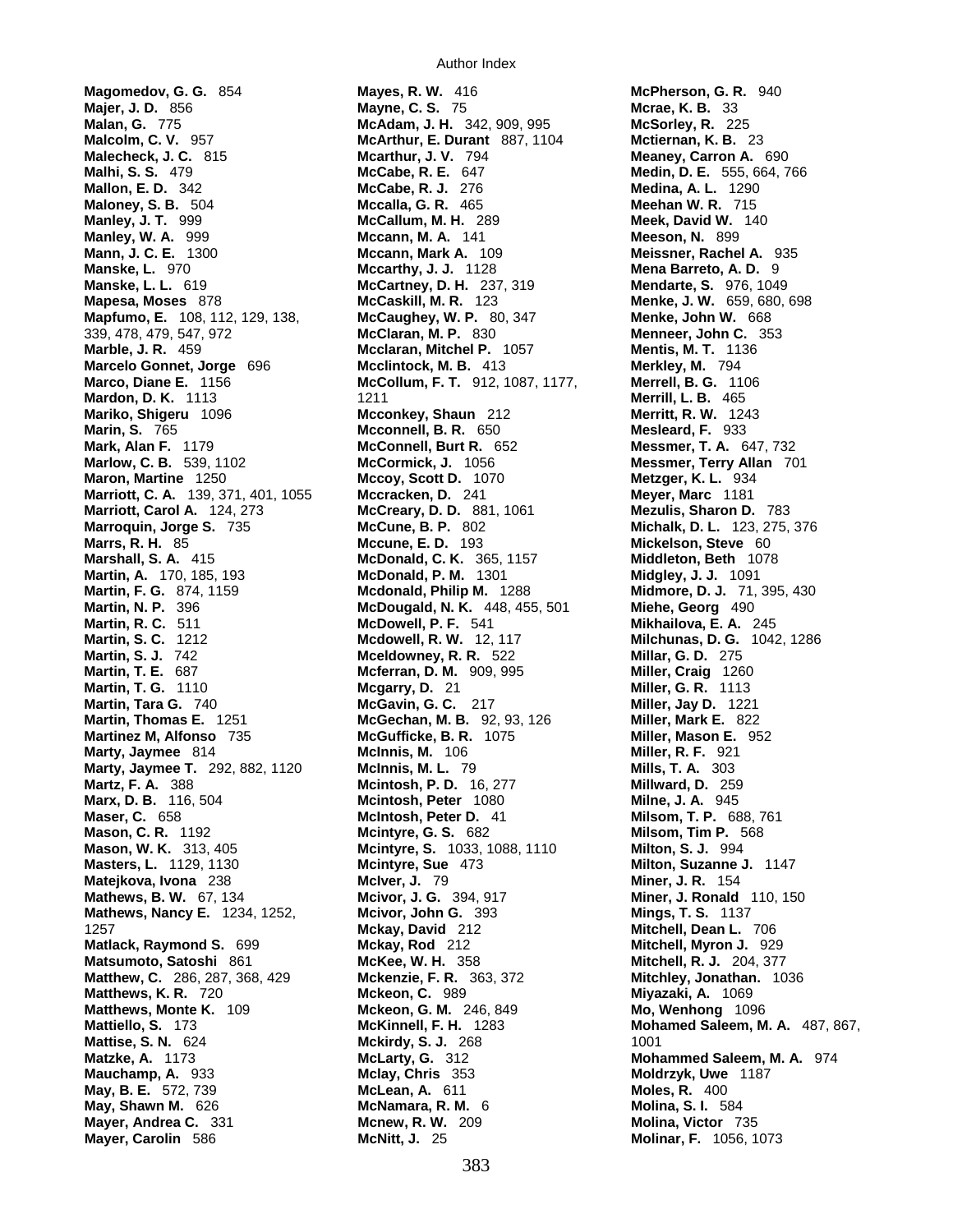**Moline, W. J.** 343 **Naito, K.** 260 **Oenema, O.** 320, 1284 **Molnau, M.** 521 **Nakas, James P.** 929 **Offereins, H. R.** 697 **Momont, P. A.** 106 **Nan, Yinhao** 1215 **Monaghan, R. M.** 73, 411 **Nash, David M.** 57 **Ohmart, Robert D.** 681 **Montgomery, W. I.** 342, 909, 995 **Nash, M. S.** 462, 531 **Ojima, D. S.** 818 **Montoldi, Anna** 1133 **Nash, Maliha S.** 718 **Okine, E. K.** 339 **Montoldi, Anna** 1133 **Nash, Maliha S.** 718 **Moog, D.** 825 **National Applied Resource Okom, A. E.** 123 **Moore, A. D.** 354 **Sciences Center (U. S.)** 980 **Oksanen, Jari** 1184 **Moore, D.** 230 **National Research Council. Oldemeyer, J. L.** 742, 948 **Moore, J. A.** 154 **Committee on Developing Olff, H.** 492, 1293 **Moore, J. L.** 849 **Management.** 1008, 1009, 1010, **Olsen-Edge, S. L.** 550, 639, 672, **Moore, James, A.** 150 **1011, 1012** 1001, 1012 722, 1067, 1296 **Moore, K. J.** 335, 419 **Naugle, David E.** 626 **Olsen, Henrik** 618, 748 **Moore, Kenneth J.** 423 **Navar Ch, Jesus** 735 **Olson, B. E.** 937 **Moore, P. A.** 55 **Navarro, J.** 1073 **Olson, Bret E.** 367, 633 **Moore, R. E.** 689 **Navarro, T.** 817, 819 **Olson-Rutz, K. M.** 1102 **Moran, J.** 833 **Neal, D. L.** 695 **Omacini, Marina** 968 **Morgan, J. A.** 247, 808 **Neale, Anne C.** 718 **Onaindia, M.** 976, 1049 **Morgan, John W.** 1196 **Neeteson, J. J.** 28 **Onsager, J. A.** 776 **Morris, Antony J.** 232 **Neff, J. C.** 513 **Oosterveld, P.** 383 **Morris, C. D.** 1090 **Neilson, R.** 139 **Orchard, B. A.** 304, 308 **Morris, H. F.** 185, 193 **Neitsch, S.** 25 **Orodho, A. B.** 930, 1054 **Morris, Jennifer L.** 330 **Nelson, R. L.** 774 **Orr, D. M.** 246, 397, 435 **Morris, M. G.** 759, 1171 **Nelson, S. G.** 989 **Orr, R. J.** 350 **Morrison, J. A.** 1064 **Nes, P.** 87<br>**Morriss, J.** 16 **Neuenschw Mosconi, S. L.** 593 **Neuvonen, S.** 1259 **Ortega-Rubio, Alfredo** 597 **Moser, B. W.** 895 **Nevens, F.** 295 **Ortega, S. J. Alfonso** 565 **Mosley, J. C.** 744, 1099, 1207 **Newell, J. A.** 727 **Osem, Y.** 962, 1150 **Mosley, Jeffrey C.** 484, 648 **Newman, R. F.** 1231 **Osem, Yagil** 1153 **Mosquera-Losada, M. R.** 428, 1289 **Newsome, T.** 1299 **Osman, K. A.** 1292 **Moss, R.** 932 **Newton, J. E.** 340 **Osmond, D. L.** 102 **Mostaghimi, S.** 105 **Nexhip, K. J.** 78 **Osorio, Constanza M. Rocha** 243 **Moustafa, Abdel Raouf A.** 1002 **Nezerkova, Pavla** 439 **Osoro, K.** 293 **Moxham, C.** 1295 **Nguyen, M. L.** 65 **Otting, Nick** 1264 **Muirhead, R. W.** 12, 53, 117 **Nguyen, M. Long** 148 **Ouin, A.** 1202 **Muller, L. D.** 8, 96, 152 **Nickey, D. A.** 948 **Owens, L. B.** 62, 101, 115, 118, **Mumford, Karen G.** 74 **Nie, Z. N.** 251 **121, 122 Mundy, G. N.** 78 **Nielsen, L. S.** 641 **Owens, M. K.** 673, 1174, 1190 **Munger, James C.** 635 **Niyogi, D. K.** 61 **Owensby, C. E.** 979 **Murdoch, J. F.** 55 **Noble, J. C.** 918 **Ozbek, H.** 817 **Murphy, B.** 392 **Noe, Lorenzo** 1133 **Paez, Sergio A.** 1156 **Murphy, Robert K.** 561, 587, 771 **Nolan, A. J.** 1270 **Page, Manda J.** 1034 **Murphy, S. R.** 123, 298, 299 **Noor, Mohammad** 857 **Pagliai, Marcello** 137 **Murphy, W. M.** 9 **Nordell, Shawn E.** 897 **Pagoulatos, A.** 848 **Murray, L.** 507, 508 **Norris, Ken** 708 **Paine, L.** 72, 163 **Murray, P. J.** 257 **Northup, B. K.** 481, 1277 **Paine, L. K.** 364, 374, 391, 436 **Musters, J. C. M.** 206 **Norton, David A.** 964 **Painter, Charles W.** 634 **Mwendera, E. J.** 31, 487, 499, 1206 **Novellie, P. A.** 1091 **Pakeman, R. J.** 890, 1106 **Myers, T. J.** 488, 509 **Noy-Meir, I.** 869, 991, 992, 1117, **Pakeman, Robin J.** 345 **Myler, S. A.** 147 1125 **Pakiding, W.** 422 **Mysterud, Atle** 223, 224 **Nygard, Robert** 923 **Pandey, C. B.** 1022, 1028 **Mytton, L. R.** 270 **Nyren, P. E.** 474 **Papadopoulos, Y. A.** 33 **Nabi, Gul** 857 **O'Connor, T. G.** 876, 1071 **Papanastasis, V. P.** 817 **Naeth, M. A.** 119, 129, 138, 339, **O'Connor, T. M.** 1032 **Papendick, R. I.** 453, 454 355, 476, 478, 479, 480, 519, 529, **O'Neill, Kevin M.** 633 **Papst, W. A.** 1059 971, 972, 973 **O'Reagain, P. J.** 515, 949 **Naeth, M. Anne** 338 **O'regan, B.** 400 **Parker, E. E.** 472 **Nagels, J. W.** 53 **Oates, L. G.** 1053 **Parkin, W. K.** 688 **Nagle, G. N.** 18 **Oba, G.** 793, 888, 1135 **Parmenter, Robert R.** 1193

**Strategies for Rangeland Cliver, Ian** 168, 297 **Navarro, J. M.** 1056 **Olson, K. C.** 1116 **Morriss, J.** 16 **Neuenschwander, L. F.** 1281 **Ortega Rubio, Alfedo** 714 **Moser, C.** 907 **Nevill, M. B.** 537 **Osei, E.** 25 **Norton, B. E.** 903, 1174, 1175 **Noy Meir, Imanuel 806 <b>Pallo, Francois** 923

**Nair, V. D.** 67 **Oba, Gufu** 889, 1077, 1108 **Parsons, A. J.** 272, 350, 369, 1183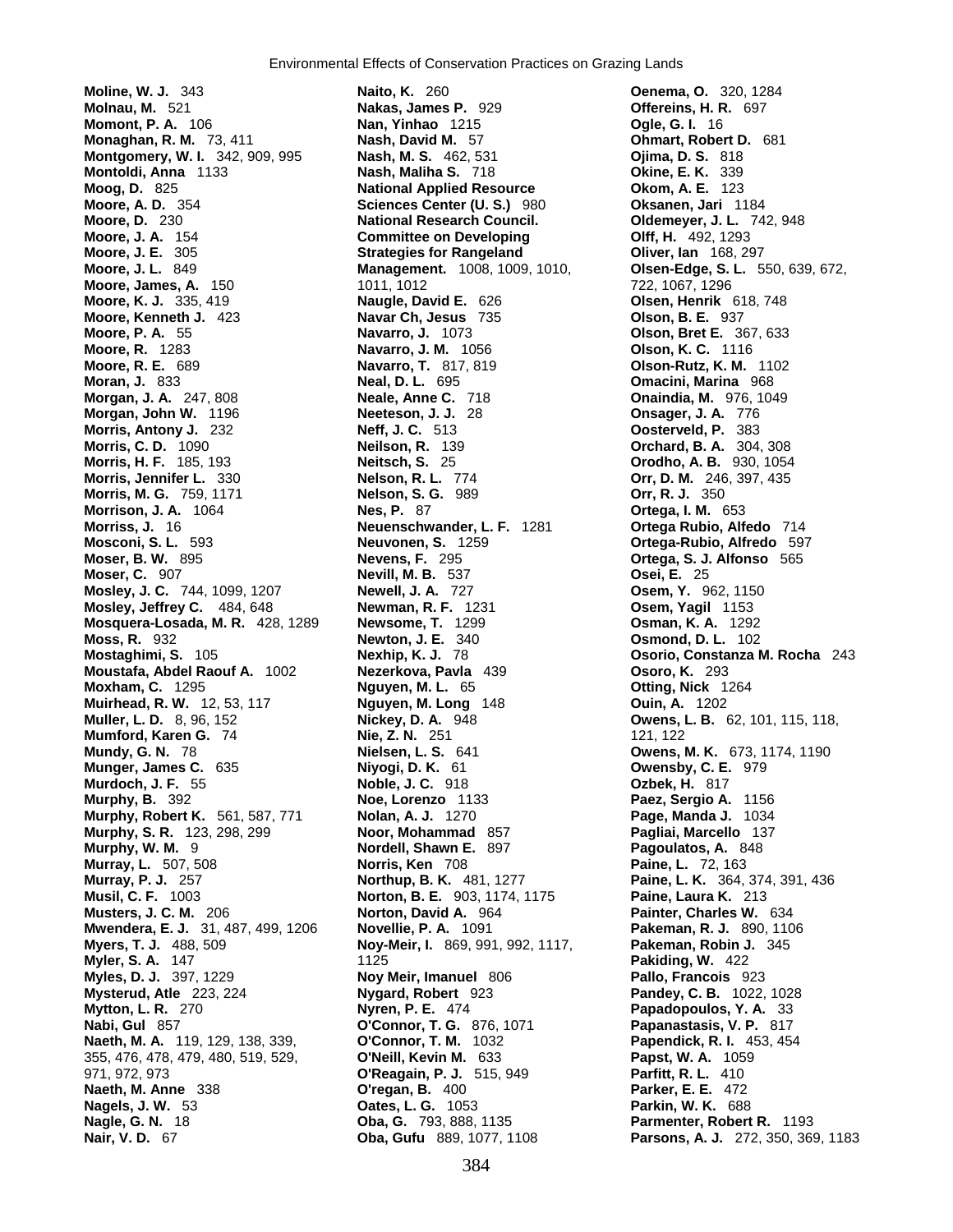**Parsons, C. T.** 1064 **Peterson, P. R.** 59 **Putman, R. J.** 1300 **Parsons, D. J.** 919 **Pettersen, R.** 556 **Pykala, J. 325, 403**<br>**Part, Tomas 194 Pettit, N. E.** 1105, 1282 **Pykala, Juha** 266 **Parton, W. J.** 1005 **Pfadenhauer, Joerg** 235 **Pyke, Christopher R.** 814 **Paruelo, Jose M.** 1176 **Phillips, R. L.** 816 **Pyle, William H.** 677 **Pasquarell, G. C.** 3 **Picard, M.** 161 **Pate, John** 311 **Picozzi, N.** 932 **Pywell, Richard F.** 252 **Paton, C. J.** 397, 435 **Pieper, R. D.** 1017, 1218 **Päivinen, Risto** 1289 **Paton, R. J.** 12, 40, 73, 117 **Pieper, Rex D.** 716 **Quesada, Mauricio** 1262 **Patrick, P. K.** 335, 419 **Pietola, L.** 47 **Quesenberry, K. H.** 305 **Patterson, G.** 511 **Pineda, F. D.** 894 **Quigley, T. M.** 116, 446, 504, 543, **Patterson, G. S.** 315 **Pinillos, M.** 941 **1124 Patterson, R. G.** 16 **Pitman, W. D.** 1159 **Quinn, J. M.** 43, 187 **Patton, B. D.** 474 **Pitts, J. S.** 1165 **Quinsey, S. D.** 539 **Patton, D. R.** 1256 **Plachter, Harald** 198, 314 **Quintana, Ruben Dario** 703 **Patton, David R.** 495, 627, 671, **Plantureux, S.** 241 **Quinton, D. A.** 963 777, 779, 1043, 1048 **Platts, W. S.** 494, 627, 656, 715, **Radcliffe, David E.** 109 **Paullin, D. G.** 625 774, 827, 936, 1011, 1138, 1249 **Radek, K.** 1296 **Paustian, Keith** 82 **Pluhar, J. J.** 498 **Rademakers, J.** 438 **Pavao Zuckerman, Mitchell A.** 378 **Pluth, D. J.** 529, 973 **Rader, R. B.** 794 **Pavel, Vaclav** 200 **Pogacnik, T. M.** 539 **Raemakers, Ivo** 585 **Pavlu, Lenka** 282, 439 **Poile, G. J.** 399 **Raffaele, Estela** 883 **Pavlu, Vilem** 282, 439 **Poincelot, R. P.** 836 **Rafique, Sardar Mohammad** 1265 **Peach, W. J.** 207 **Pol, J. E.** 957 **Raghubanshi, A. S.** 1072 **Peacock, K. A.** 61 **Poland, P.** 13 **Rai, J. P. N.** 530 **Pearce, Sarina** 168 **Ponce, S. L.** 10 **Raileigh, R. F.** 10 **Pearce, Sarina** 168 **Ponce, S. L.** 10 **Raleigh, R. F.** 1011<br>**Pearman, G. S.** 165 **Ponder, W. F.** 573 **Ralphs, M. H.** 1178 **Pearson, H. A.** 142, 1160, 1224 **Ponomarenko, L. I.** 1023 **Rambo, J. L.** 877 **Pearson, P.** 886 **Pons, Pere** 614 **Rangger, A.** 29 **Pechackova, Sylvie** 1197 **Pontius, Jeffrey S.** 1143 **Ransom Nelson, T. A.** 916 **Peco, Begona** 864 **Ponzetti, J. M.** 802 **Ratcliff, D.** 309 **Peden, Don** 872 **Poore, M. H.** 434 **Ratliff, R. D.** 1279 **Pedersen, E. K.** 596 **Poorter, H.** 383 **Rauer, Georg** 675 **Pederson, G. A.** 442 **Popay, Ian** 1276 **Rautio, Pasi** 1184 **Pedretti, John W.** 683 **Popolizio, C. A.** 1144 **Rawat, G. S.** 924 **Peek, J. M.** 705 **Popotnik, Gary J.** 215 **Ready, R.** 848 **Peek, James M.** 583, 593, 620, 624, **Popp, J. D.** 347 641, 670, 691, 695, 712, 721, 734, **Porath, M.** 1064 **Recher, H. F.** 1247 738, 739, 762, 787, 948, 1138, 1169, **Posada, Juan M.** 248 **Redaelli, W.** 173 1244 **Poschlod, P.** 825 **Redak, R.** 589 **Peel, S.** 761 **Possingham, Hugh P.** 740 **Reddy, K. J.** 452 **Peeters, A.** 241 **Post, C. J.** 245 **Redecker, Bernd** 314 **Pehrsson, O.** 904 **Potter, K. N.** 540 **Redmond, R. L.** 620 **Peluc, S.** 557 **Potter, Thomas** 674 **Redpath, Stephen M.** 717 **Pendleton, B. G.** 754 **Potvin, M. A.** 1188 **Reece, Patrick E.** 575 **Penning, P. D.** 165, 350, 401, 969 **Powers, Wendy** 60 **Reed, J. D.** 390 **Penny, P. E.** 87 **Poyry, J.** 219 **Reed, Mark S.** 1271 **Peoples, M. B.** 289 **Poyry, Juha** 218 **Reed, T.** 725 **Peppler, Marie C.** 91 **Prach, Karel** 238 **Reeder, J. D.** 247, 520, 808, 999, **Percival, N. S.** 413 **Prasad, N. L. N. S.** 789 1025 **Pereira, M. das G. C.** 468 **Pressland, A. J.** 1229 **Rees, J. R.** 738 **Pereira, Maria Das Gracas C.** 445 **Preston, C. M.** 533 **Rees, M. E.** 166 **Perelman, Susana B.** 968 **Preston, Caroline M.** 516 **Rehuel, D.** 295 **Perevolotsky, A.** 962, 990, 1040, **Price, William J.** 770 **Reich, R. M.** 934 1134, 1150 **Priddy, W. E.** 96 **Reid, V. H.** 948 **Perevolotsky, Avi** 1153, 1208 **Probst, J. -. L.** 444 **Reiner, R. J.** 169 **Perez Barberia, F. Javier** 594 **Proctor, I.** 233 **Reinking, Dan L.** 630 **Perez Camacho, L.** 784 **Prodon, Roger** 614 **Remenga, E.** 1119 **Perkins, Joy** 4 **Proffitt, A. P. B.** 21, 70, 254, 284 **Remy, D.** 1123 **Perryman, B. L.** 1191 **Provenza, F. D.** 1190 **Renault, Olivier** 674 **Persiani, A. M.** 894 **Pucheta, E.** 870 **Persson, S.** 1199 **Pucheta, Eduardo** 795 **Retzer, Vroni** 490 **Peters, Chris** 224 **Puga, D. C.** 852 **Revilla, R.** 1031 **Petersen, A.** 1003 **Pulido, R. G.** 262 **Reyes, J.** 35, 427 **Petersen, Henning** 210 **Purcell, Kathryn L.** 1236 **Reyes, J. J.** 288

**Pettit, N. E.** 1105, 1282 **Pol-van Dasselaar, A. van den** 320 **Ragotzkie, K. E.** 579

**Ralphs, M. H.** 1178, 1209, 1210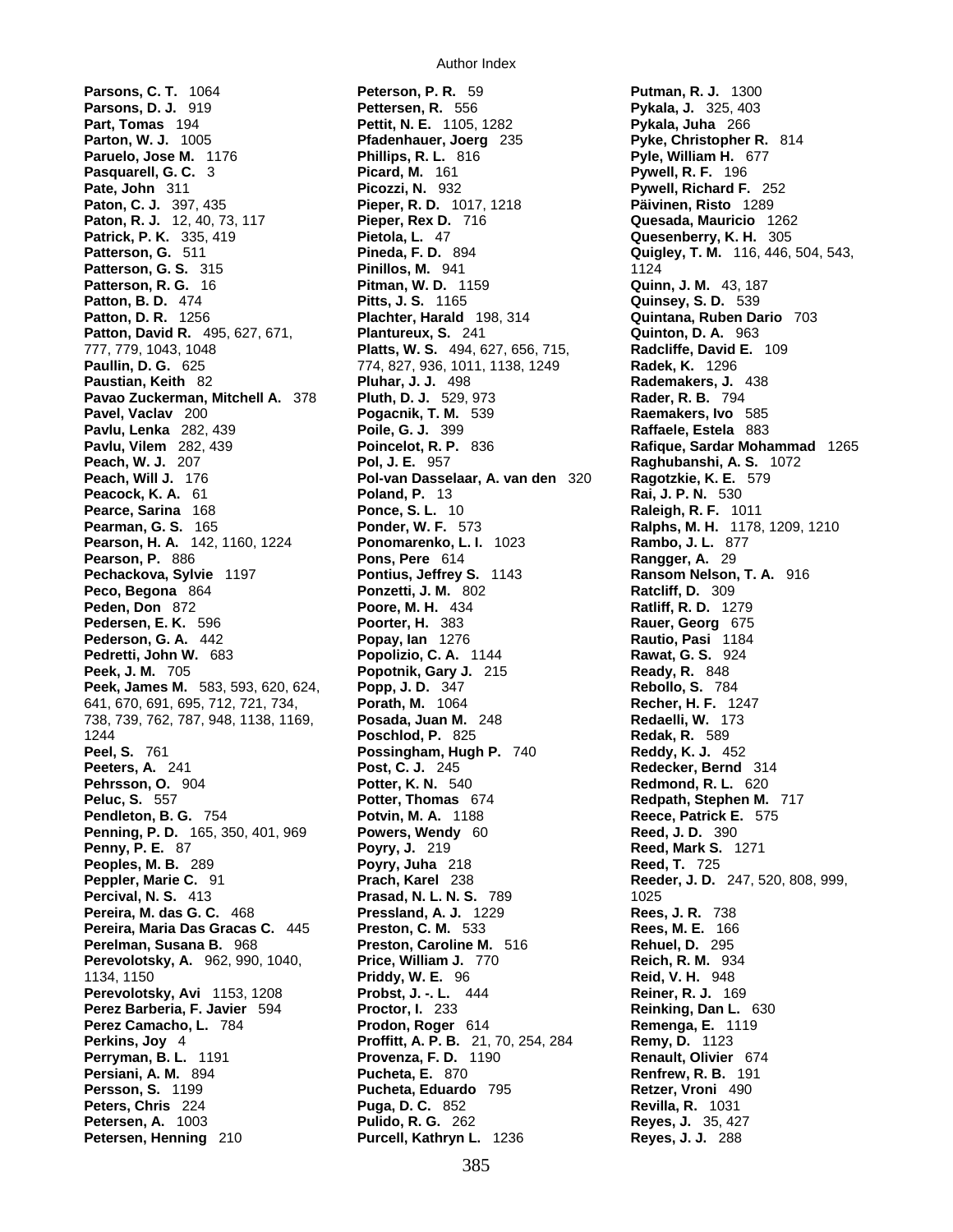**Ribic, C. A.** 191, 199 **Rouquette, F. M.** 86, 356 **Rickert, K. G.** 426 **Rushforth, S. R.** 466, 518 **Rinne, J. N.** 628, 666, 1043, 1290 **Saab, Victoria A.** 1251 **Risser, P. G.** 1005 **Sabb, V. A.** 632 **Rodgers, Denis** 297 **Sample, D. W.** 163, 374 **Romero Almaraz, Ma De Lourdes Sanderson, R. A.**<br>1237 **Sanford, P.** 123

**Reynolds, R. L.** 513 **Roth, C. H.** 83 **Schacht, W. H.** 1166 **Rhodes, B. D.** 591 **Rothwell, R. L.** 480, 971 **Schacht, Walter H.** 575 **Rhodes, R. W.** 111 **Roundy, B. A.** 1198 **Schatteman, T. A.** 163 **Rice, Kevin J.** 292, 1120 **Rowling, R. W.** 926 **Schepers, J. S.** 19, 20 **Rich, Adam C.** 677 **Rowntree, K.** 451 **Scherer, George** 862 **Rich, T. D.** 632, 1115 **Roy, D. B.** 196 **Schiffman, Paula M.** 844 **Rich, Terrell D.** 1251 **Royle, S. M.** 95 **Schils, R. L. M.** 271 **Richardson, D. M.** 1166 **Rubio, G.** 32, 482 **Schindler, Darrell J.** 587 **Rudstrom, M. V.** 396 **Schitoskey, E. C.** 746 **Rickard, W. H.** 1103 **Ruggles, Anne K.** 690 **Schitoskey, F.** 746 **Ridley, A. M.** 2, 123 **Rushton, S. P.** 310, 911, 1195 **Schlecht, Eva** 845 **Riecken, Uwe** 314 **Russell, Jim** 60 **Schlegel, M. L.** 343, 344 **Riedel, J. L.** 1031 **Russo, S. E.** 636 **Schmidt, Cheryl A.** 893 **Riedo, Marcel** 385 **Rust, S. R.** 343, 344 **Schmidt, Niels M.** 618, 748 **Riethmuller, G. P.** 254 **Rutherford, M. T.** 397 **Schmidt, T. L.** 950 **Rietkerk, M.** 809 **Ruthven, Donald C.** 622, 679, 863 **Schnabel, R. R.** 8, 96, 128, 151, **Riggs, R. A.** 1186 **Rutter, S. M.** 998 152 **Riginos, Corinna** 820 **Ruyle, G. B.** 642, 799, 944 **Scholefield, D.** 23, 68, 88 **Rigolot, Eric** 614 **Ryan, D.** 42 **Schomberg, H. H.** 136 **Rigueiro-Rodriguez, A.** 428, 1289 **Ryden, J. C.** 100 **Schreiber, K. F.** 825 **Riley, R. H.** 61 **Ryder, C.** 833 **Schroeder, Eckhard** 314 **Rimbey, N. R.** 106 **Ryerson, Daniel E. 1193 Schroeder, M. A.** 106 **Rime, J. N. Ganiel C. 1193 Schulkz, P.** 643 **Rispin, W. E.** 759, 1171 **Saarinen, Kimmo** 220 **Schultz, Richard** 60 **Ritchie, H. D.** 343 **Safford, H. D.** 853 **Schulz, P. A.** 644, 646 **Rizand, A.** 85 **Sahin, N.** 316 **Schulz, T. T.** 733 **Robel, R. J.** 1258 **Saleem, M. A. M.** 1206 999, 1025 **Roberts, D. H.** 900 **Saleem, M. A. Mohamed** 31, 458, **Schuman, Gerald E.** 516 **Roberts, T. A.** 724 499 **Schwab, G. D.** 343 **Robertson, A. I.** 899, 926, 960 **Salihi, D. O.** 1175 **Schwabe, Angelika** 1127 **Robertson, Alistar I.** 1109, 1254 **Salminen, J.** 219 **Schwabe-Kratochwil, A.** 1123 **Robinson, D.** 139 **Salminen, Jere** 218 **Schwartz, Mark W.** 1272 **Robson, A. D.** 302, 447 **Salo, Eric D.** 617 **Schwinning, S.** 272 **Rodd, A. V.** 33 **Salt, C. A.** 416 **Scifres, C. J.** 1032 **Rodgers, J. D.** 850 **Sample, David W.** 213 **Scott, D. A.** 780 **Rodriguez, I.** 228 **Samson, F. B.** 1256 **Scott, David** 821 **Rodriguez, M. A.** 1219 **Samson, Fred B.** 552 **Scott, J. M.** 17 **Samways, Michael J. 753 Rogalski, M. T.** 294 **Sanchez Hernandez, Cornelio Scott, Neal** 41 **Rogers, R. W.** 450 1237 **Scotton, M.** 1055 **Rogiers, N.** 280 **Sandage, L.** 90 **Scougall, S. A.** 856 **Rolfe, J.** 395, 430 **Sanderson, H. R.** 116, 446, 543, **Scrimgeour, C. M.** 139 **Rolston, Dennis Eugene** 810 1124 **Scrimgeour, G. J.** 449 **Rolston, Marni G.** 633 **Sanderson, M. A.** 221, 402, 418 **Scrimgeour, Garry J.** 629 1237 **Sanford, P.** 123 **Sedgwick, J. A.** 676, 1098, 1233 **Romero-Schmidt, Heidi** 597, 714 **Sanford, Paul** 311 **Sedivec, K. K.** 647, 732 **Ronch, F.** 296 **Sangha, K. K.** 71, 430 **Seefeldt, Steven S.** 1070 **Roni, P.** 1290 **Sanz, A.** 1031 **Seeman, Owen** 297 **Rook, A. J.** 165, 401, 969, 998 **Sarmiento, G.** 941 **Segat, A. M. L.** 546 **Rose, R. J.** 196 **Sarr, Daniel A.** 1131 **Seibert, Catherine E.** 633 **Rosenstock, S. S.** 764 **Sarre, S.** 1239 **Seligman, N. G.** 990, 991, 992, **Rosica, F. X.** 303 **Satchell, J. E.** 171 **1134**<br>**Rosiere, R. E.** 947 **Sauer, Thomas J.** 140 **Senra Rosiere, R. E.** 947 **Sauer, Thomas J.** 140 **Senra, A.** 145, 427 **Ross, C.** 68, 69 **Saul, G. R.** 30 **Severson, K. E.** 1212, 1256 **Ross, D. J.** 135, 410 **Sauter, P.** 927 **Severson, Kieth E.** 563, 711, 716, **Rossenaar, Arnout J. G. A.** 244 **Sawadogo, Louis** 923 732, 781 **Rossi, R. J.** 1102 **Saxton, K. E.** 453, 454, 521 **Sewards, M. A.** 464 **Rossignol, N.** 831 **Sayer, M.** 182, 183 **Shackleton, C. M.** 1111, 1136 **Rosswall, T.** 301 **Sayler, Rodney D.** 602 **Shafii, Bahman** 770 **Rostagno, C. M.** 855 **Scanlan, J. C.** 849, 1229 **Shaltout, K. H.** 832

**Robberecht, Ronald** 1037 **Sale, P. W. G.** 398 **Schuman, G. E.** 247, 526, 533, 808,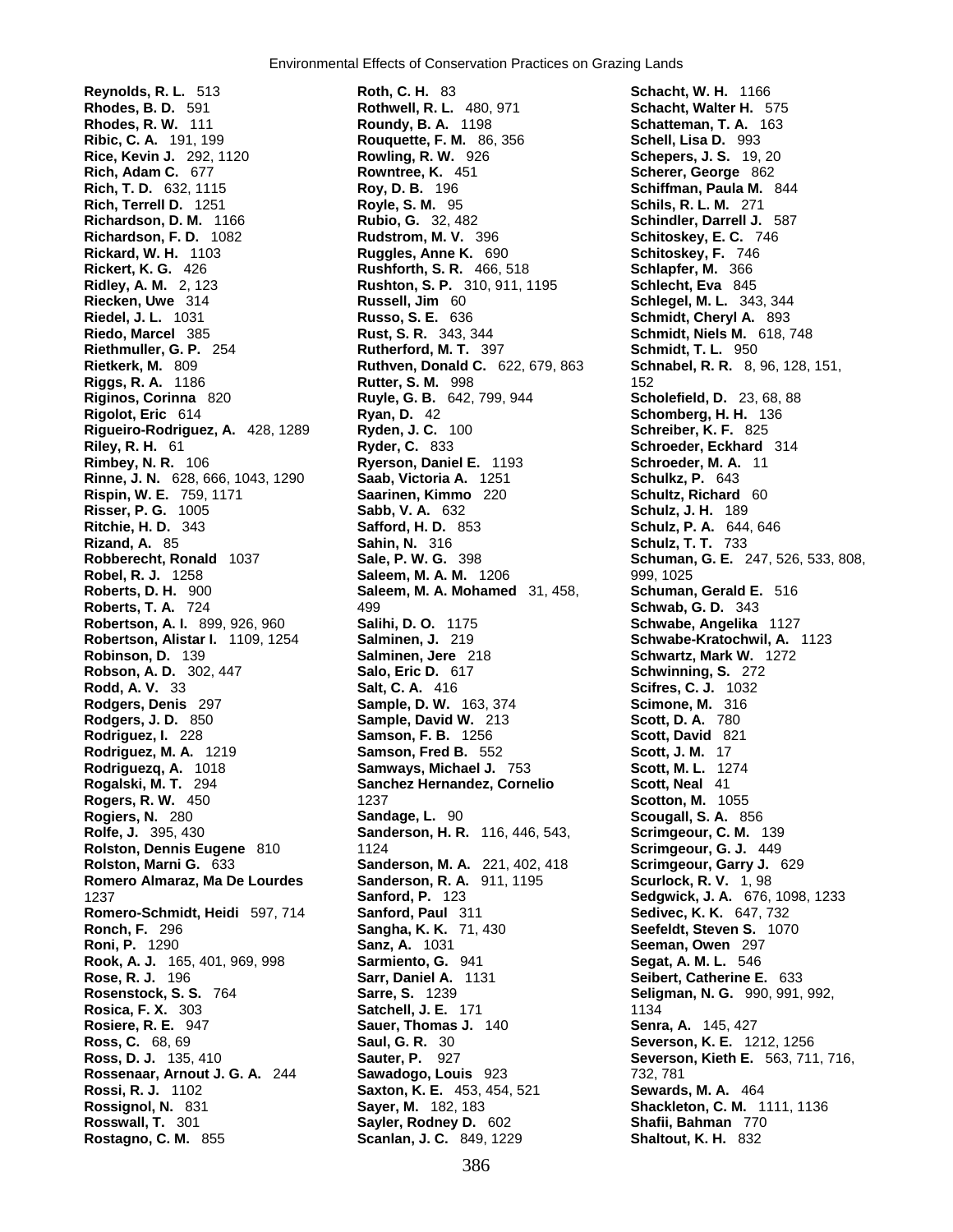**Sharrow, S. H.** 591, 1051, 1291, **Sidle, Roy C.** 542 **Soltero-Gardea, S.** 653 **Singh, J. S.** 1022, 1028, 1072 **Skovlin, J. M.** 545, 650, 1012 **Stephens, Scorr L.** 1236

**Shannon, P. W.** 84 **Sluydts, Vincent** 618 **Stern, Margaret** 1262 **Shariff, Ahmed R.** 1079 **Small, J. L.** 265, 1106 **Steuter, Allen A.** 662 **Sharma, Ashish** 542 **Smart, N. O. E.** 871 **Steven, D. E.** 1239, 1242 **Sharma, K. D.** 444 **Smart, S. M.** 407 **Stevenson, A. C.** 291 **Sharp, D. E.** 730 **Smet, M.** 826 **Stevenson, F. Craig** 338 1292 **Smith, A.** 99 **Stewart, Alan J. A** 581 **Shaw, Douglas W.** 464, 925 **Smith, B.** 829 **Stewart, R. L.** 425 **Shaw, N. L.** 1104 **Smith, C. M.** 65 **Still, M. J.** 1270 **Sheath, G. W.** 64, 65, 321, 322, **Smith, G. T.** 1239, 1242 **Stock, Martin** 782 323, 352 **Smith, Hobart M.** 595 **Stockan, J. A.** 166 **Sheehy, D. P.** 982 **Smith, L. C.** 73 **Stoeckli, Veronika** 331 **Sheffield, R. E.** 105 **Smith, L. C. B.** 411 **Stoffella, Susana L.** 1035 **Sheffield, Ronald Erle** 104 **Smith, L. M.** 726, 1205 **Stohlgren, T. J.** 919 **Sheldrick, R. D.** 685, 761 **Smith, M.** 544 **Stohlgren, Thomas J.** 993 **Shelton, D. P.** 11 **Smith, M. A.** 850, 987 **Stokes, J. R.** 48 **Shepherd, R. R.** 1101 **Smith, R. E. N.** 316 **Stoll, B. W.** 432 **Shepherd, T. G.** 26 **Smith, R. K.** 43, 187 **Stoll, J. M.** 131 **Sheppard, A. W.** 375 **Smith, R. S.** 258, 259, 310, 1195 **Stone, J. F.** 38 **Sherwood, Harrie W.** 665 **Smith, R. V.** 81 **Stoner, Kathryn E.** 1262 **Shiel, R. S.** 258, 259, 1195 **Smith, W.** 578 **Storm, Christian** 1127 **Shinjo, Hitoshi** 489 **Smolik, J. D.** 598 **Strand, M.** 1243 **Shipley, Lisa A.** 602 **Sobhy, H. M.** 768 **Strassman, B. I.** 1240 **Soderstrom, Bo** 194 **Stritzke, J. F.** 209<br>**Solis-Marin. Francisco** 597, 714 **Strodthoff, J.** 437 **Short, J. J.** 655 **Solis-Marin, Francisco** 597, 714<br> **Solienberger, L. E.** 67, 134, 305, **Solienberger, L. E.** 67, 134, 305, **Short, Jeffrey J.** 580, 654 **Sollenberger, L. E.** 67, 134, 305, **Stroh, Michael** 1127 **Sibbald, A. R.** 166 **125** 425 **Stromberg, M. R. 1112**<br> **Sidle. Rov C.** 542 **Soltero-Gardea, S.** 653 **Strudwick, T.** 886 **Siegwolf, R.** 280 **Somes, W. L.** 572 **Stuart Hill, G. C.** 875 **Siepel, H.** 704 **Sommer, S. G.** 381 **Stubbendieck, J.** 950 **Sierra, J. O.** 491 **Soussana, J. F.** 351 **Stubbing, D. N.** 174 **Sigurbjornsson, B.** 279 **Southorn, Neil J.** 137 **Stuber, R. J.** 777 **Silander, J. A.** 839 **Sovell, Laurie A.** 74 **Stuedemann, J. A.** 136, 240 **Silman, J. P.** 9 **Speck, J. E.** 544 **Stumpp, Markus** 490 **Silva, A. P.** 52, 130 **Speir, T. W.** 135 **Sturn, G. M.** 916 **Silvertown, J.** 332, 829 **Spence, D. H. N.** 871 **Stuth, J. W.** 673, 765, 1180 **Silvertown, Jonathan** 1092 **Spencer, J. S.** 988, 1204 **Su, Yong Zhong** 505, 534, 1030 **Silvester, Warwick** 353 **Sprague, Milton A.** 1032 **Suarez, J. J.** 145 **Silvy, N. J.** 178 **Srivastava, S. C.** 1072 **Sukias, J. P. S.** 148 **Sim, Evelyn M.** 265 **Stabler, D. F.** 495 **Summers, D. W.** 174 **Simanton, J. R.** 474 **Stabler, F.** 671 **Sutter, G.** 1295 **Simkin, J. M.** 1195 **Stacey, Peter B.** 553 **Svartz, H.** 546 **Simpson, P.** 443 **Stahl, P. D.** 533 **Svejcar, T.** 1024 **Simpson, P. C.** 275 **Stahl, Peter D.** 516 **Svejcar, T. J.** 249, 1222 **Simpson, R. J.** 354 **Stammel, Barbara** 235 **Swan, A. D.** 289 **Sims, P. L.** 1058 **Stangel, P. W.** 632 **Swank, W. G.** 560 **Sinclair, B. J.** 586 **Stanley, D. F.** 283 **Swank, W. T.** 1226 **Stanley, Thomas R. 554 <b>Swanson, Douglas Wayne** 607 **Singh, R. S.** 1072 **Steele, K. W.** 84 **Swengel, Ann B.** 710 **Singh, S. P.** 1072 **Steen, Harald** 223 **Sykora, K. V.** 438, 1200 **Singh, Sanjeeva K.** 530 **Steen, R. W. J.** 81 **Synatzske, David R.** 622, 863 **Steffan Dewenter, Ingolf** 181 **Szaro, R. C.** 1256 **Sisk, Thomas D.** 783 **Steidl, R. J.** 944 **Taboada, M. A.** 77, 477, 546 **Sivasithamparam, K.** 268 **Steiner, Robert** 574 **Taddese, G.** 458, 1001 **Six, Johan** 82 **Steinman, A. D.** 205 **Taddese, Girma** 867 **Skalova, Hana** 1197 **Stenseth, N. C.** 1135 **Taddesse, Girma** 872 **Skinner, Q. D.** 452, 544, 850 **Stenseth, Nils C.** 1108 **Tainton, N. M.** 1029, 1090 **Stenseth, Nils Chr** 1077 **Takahashi, Hidenori** 861<br>**Stephens, Scorr L.** 1236 **Takar, A. A. 5**02 **Skovlin, Jon M.** 652 **Sterling, P. H.** 709 **Takeuchi, Kazuhiko** 1215 **Slattery, W. J.** 2 **Stern, G. R.** 296 **Talbot, J.** 406

**Sternberg, Marcelo** 1208 **Sheehy, D.** 550 **Smith, J. Allan** 307 **Stockdale, C. R.** 290, 313, 333, 405 **Shinjo, H.** 1069 **Smoliak, S.** 1213 **Stout, W. L.** 8, 36, 96, 128, 151, 152 **Sindelar, B. W.** 1116 **Staples, C. R.** 67 **Swanson, S.** 488, 509, 1129, 1130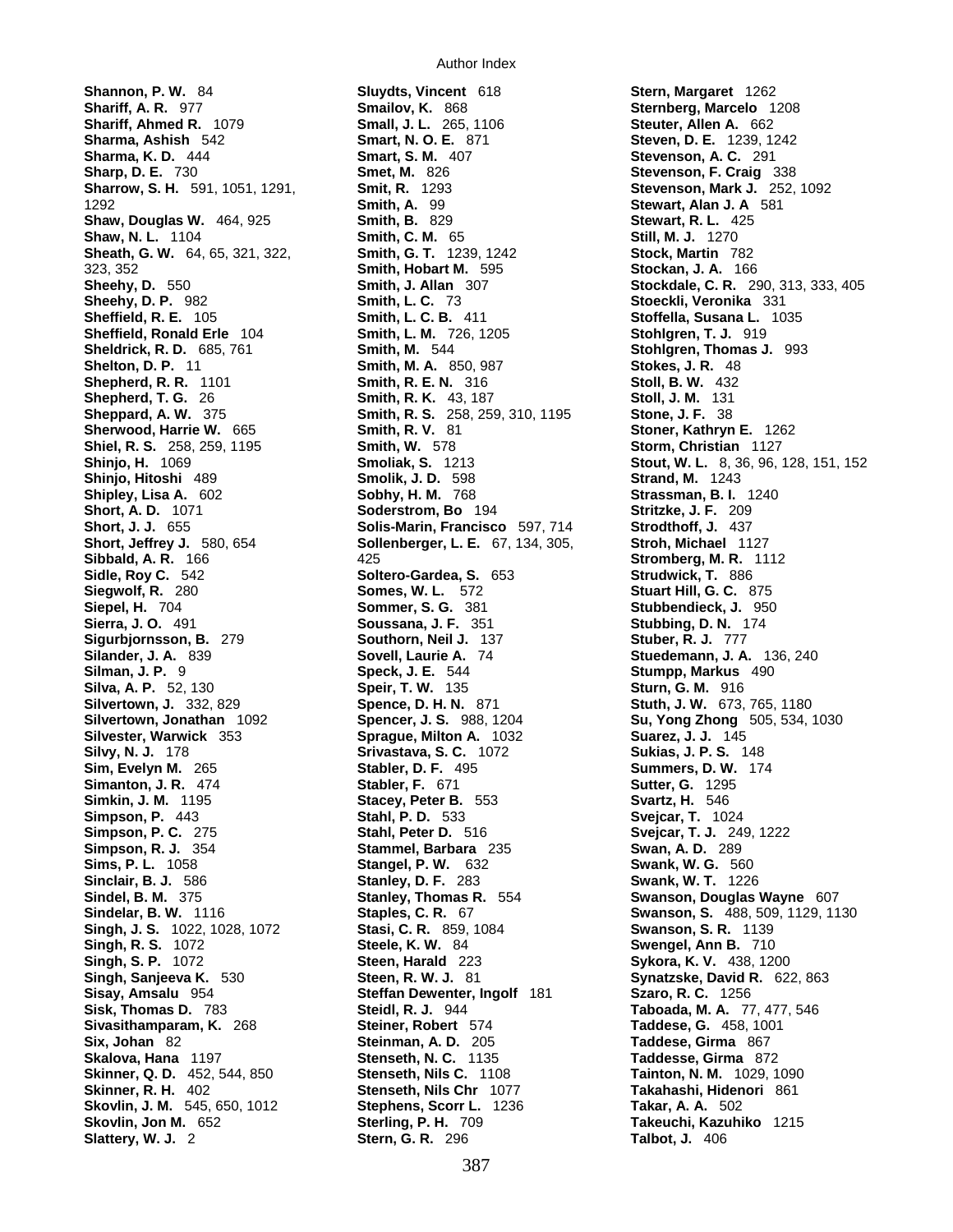**Tallowin, J. R. B.** 182, 183, 998 939, 986, 1140, 1158, 1178, 1209, **Tritschler, J. P.Terry, W. S.** 548, 1285 **Turner, J. R.** 949<br>**Tesauro, J. 755 Turner, K. E.Thorsteinsson, I.** 279 **Valery, L.Toepfer, J. E.** 727 **Van Der Meulen, F.**

**Talent, L. G.** 746 **Tongway, D. J.** 457, 500 **Van Diggelen, Rudy** 238 **Tallowin, J. R.** 211 **Tongway, David** 473, 667 **Van Haveren, B. P.** 527 **Tanaka, D. L.** 528 **Torbert, H. A.** 540 **Van Keulen, H.** 349 **Tanaka, J. A.** 106 **Torres, V.** 228 **Van Keuren, R. W.** 62, 101, 118, **Torvell, L.** 256, 890, 1106, 1122 121, 122 **Tanner, C. C.** 148, 412 **Torvell, Lynne** 265 **Van Lieshout, Suzan** 1060 **Tanner, G. W.** 548, 1159, 1285 **Townsend, C. R.** 61 **Van Poollen, H. W.** 255 **Taraba, J. L.** 39, 143, 144, 357 **Tozer, P. R.** 424 **Van Rooyen, Noel** 1147 **Tarnawski, Jaynia** 1246 **Traba, Juan** 864 **Van Vegten, J. A.** 1019 **Tasker, Elizabeth M.** 1255 **Tracy, B. F.** 402, 418 **Van Zee, J. W.** 578 **Tate, K. R.** 135 **Tranter, Jamie** 4 **Vance, G. F.** 533 **Tate, K. W.** 149, 448, 455, 468, 501, **Treweek, J. R.** 829 **Vance, George F.** 516 912, 1053, 1087, 1177 **Trifaro, L. W.** 1218 **Vanden Heuvel, Brian** 993 **Trimble, S. W.** 51 **Vanderwoude, Cas** 612 **Taylor, C. A.** 133, 467, 485, 496, **Triplett. Glover B.** 1032 **Vandvik, Vigdis** 373 1210 **Trlica, M. J.** 520, 522, 816, 930, **Vanzant, E.** 357 **Taylor, D. M.** 605, 790 1054, 1154 **Vanzant, E. S.** 39, 143, 144 **Taylor, Frances R.** 683 **Truong, P. N.** 457 **Vassenev, I. I.** 245 **Taylor, Nancy** 654 **Tscharntke, Teja** 263 **Vaughan, D. H.** 105 **Teague, W. R.** 847, 1083 **Tucker, R.** 611 **Vaughan, David H.** 330 **Teel, P. D.** 765, 1148 **Tucker Schulz, T.** 842 **Vaughn, C. E.** 318 **Tembo, A.** 975 **Tunbridge, S. B.** 983 **Vavra, M.** 493, 691, 922, 1017, 1068 **Tembo, Ackim** 1052 **Tunnell, Tim R.** 914 **Vavra, Martin** 716 **Temple, S. A.** 374 **Tunney, H.** 42 **Veblen, Thomas T.** 883 **Temple, Stanley A.** 213 **Tuomi, Juha** 1184 **Vellinga, T. V.** 271 **Turner, K. E.** 386 **Vendramini, J. M. B.** 425 **Tesch, S. D.** 1302 **Turner, Matthew D.** 845 **Vendrell, P. F.** 55 **Tessier, M.** 1142, 1202 **Turner, V.** 1045, 1065, 1295 **Vera, F. W. M.** 1293 **Test, P. S.** 985, 987 **Twerdoff, D. A.** 138 **Verdu, Jose R.** 835 **Texas. Fisheries & Wildlife Ueda, A.** 1145 **Verrier, Frances J.** 953 **Division. Wildlife Section** 551 **Ulfvens, J.** 763 **Vescovo, L.** 250 **Thai, P. H.** 324 **Undersander, D.** 391 **Veste, Maik** 1002 **Thalen, D. C. P.** 383 **Undersander, D. J.** 72, 163, 364, **Vetaas, Ole R.** 1108 **Theimer, Tad C.** 783 374, 390, 436 **Veweij, Pita A.** 891 **Theobald, P. W.** 49 **Vickers, M. L.** 187 **Undersander, Daniel J. 213 Thill, R. E.** 170, 185, 193 **Ungar, Eugene D.** 1208 **Vickery, J. A.** 211 **Thines, Nicole J. Siegel** 602 **United States. Forest Service.** 980 **Vickery, Peter D.** 213, 1248 **Thomas, C. F. G.** 190 **Unkovich, Murray** 311 **Vidal, I.** 427 **Thomas, D. R.** 719 **Unwin, R. J.** 95 **Vidal, Ibis** 35, 288 **Thomas, J. A.** 165 **Urness, P. J.** 615, 711, 712, 772, **Vidrih, M.** 440 **Thomas, M.** 1073 798, 1014, 1186 **Vinten, A. J. A.** 126 **Thomas, V. J.** 267 **Urness, Philip J.** 603, 651, 716 **Virgona, J. M.** 289 **Thompson, Des B. A.** 821 **Uselman, S.** 1173 **Viskanic, Paolo** 878 **Thompson, E. J.** 102 **Uzarski, D. G.** 205 **Vivier, J. -. P.** 1202 **Thompson, R. P.** 275 **Valdez, Raul** 574 **Volesky, J. D.** 1166 **Thompson, Steven P.** 760 **Vale, J. E.** 166 **Volesky, Jerry D.** 575 **Thornes, J.** 451 **Valencia, J.** 784 **Vondracek, Bruce** 74 **Thorpe, A. S.** 1038 **Valentine, B. E.** 724 **Vorhauser, K.** 907 **Thorrold, B.** 69 **Valentine, I.** 251 **Vose, J. M.** 1226 **Thurow, T. L.** 485, 496, 502, 503, **Valett, H. M.** 464 **Vught, V. T.** 276 1081, 1158 **Valladares, G. R.** 584 **Vulink, J. T.** 1021 **Tichit, Muriel** 222, 674 **Valone, T. J.** 637, 927 **Vyse, E.** 689 **Tiedemann, A. R.** 116, 446, 504, **Valone, Thomas J.** 897, 1181 **Wachenheim, C. J.** 343, 344 543, 1124 **Valtonen, Anu** 220 **Waddington, J.** 237, 319 **Timmins, Susan M.** 996 **Van Aarde, Rudi J.** 1294 **Waggoner, J. A.** 847 **Tisdale Hein, Rinda E.** 576 **Van Der Graaf, Alexandra J.** 782 **Waggoner, J. W.** 987 **Tjaden, P.** 420 **Van Der Hagen, Hgjm** 1200 **Wagner, H.** 389 **Tobler, L.** 131 **Van Der Krogt, G.** 438 **Wagnew, A.** 1001 **Todd, S. W.** 951 **Van der Meer, H. G.** 100 **Wagnew, Ayaleneh** 867, 872 **Tofts, Richard** 1092 **Van Der Putten, A. H. J.** 94 **Wahren, C. H. A.** 1059 **Tollner, E. W.** 7 **Van Der Wal, R.** 1074 **Walk, Jeffery W.** 192